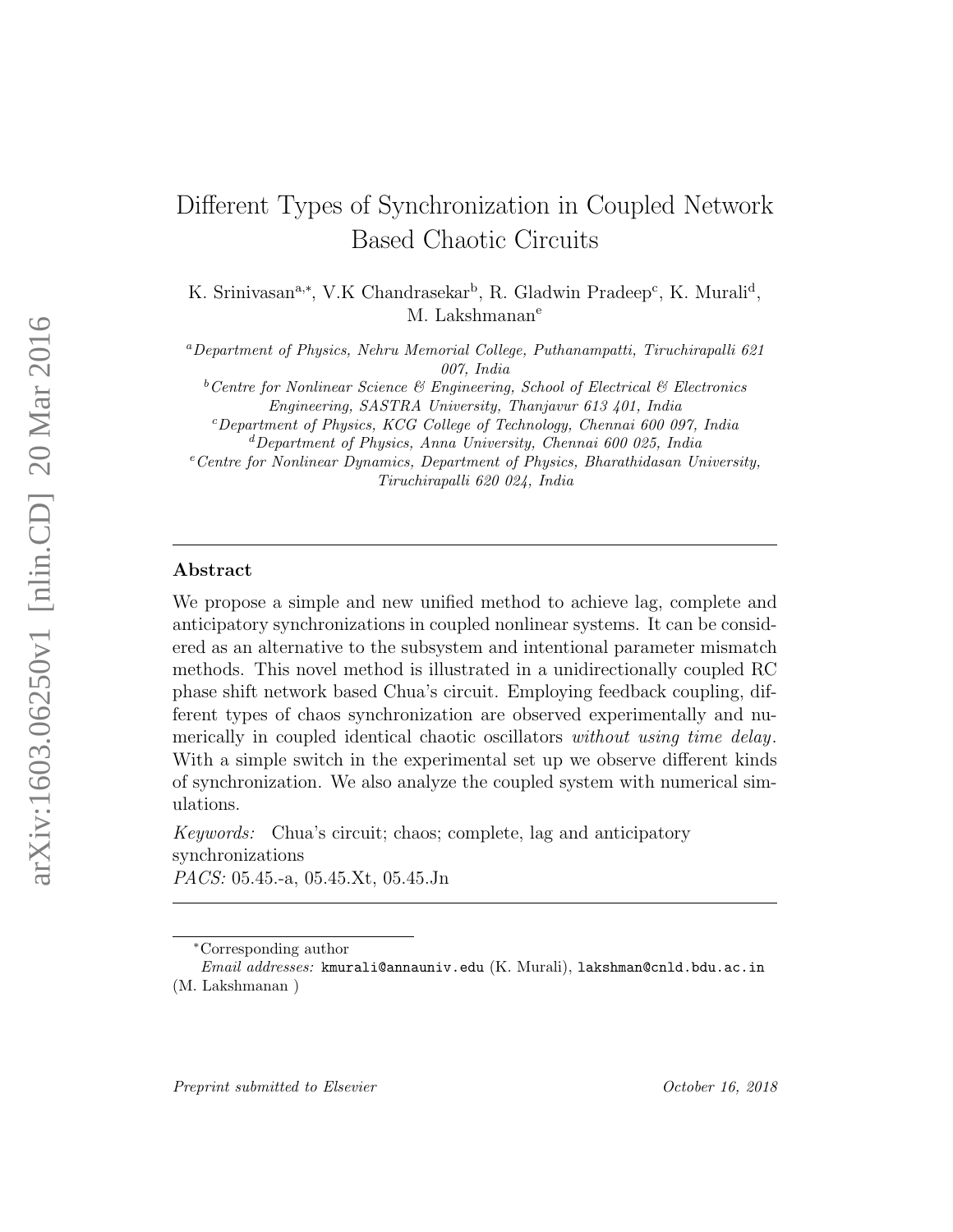### 1. Introduction

Synchronization is a fundamental and ubiquitous phenomenon, first discovered in coupled pendula by Huygens [1]. Chaos synchronization properties of uni- and bidirectionally coupled chaotic systems have attracted the attention of many researchers due to their potential applications in a variety of fields [2, 3, 4, 5, 6, 7, 8, 9, 10, 11, 12]. Different synchronization states have been studied in the literature, including complete or identical synchronization  $(CS)$  [2, 4, 13], in-phase synchronization(PS) [14, 15, 16], antiphase synchronization (APS) [17, 18, 19], lag synchronization (LS) [8, 18], anticipatory synchronization (AS) [18, 20, 21, 22], and generalized synchronization (GS) [23]. In the case of lag synchronization [8, 18] the response system trails behind the drive system, while during anticipatory synchronization [18, 20, 21, 22] the response system leads the drive system in time. Such time-shifted synchronizations have been observed in lasers [24], neuronal models [25], and electronic circuits [18] and offer intriguing possibilities for possible technological applications [3, 26, 27, 28, 29].

Using an explicit time delay or a memory unit, both lag and anticipatory synchronizations in unidirectionally coupled oscillators can be observed. Lag synchronization can be obtained by coupling the response system to a past state of the drive, whereas anticipatory synchronization can be obtained through a feedback mechanism where the current state of the drive system is coupled to the past state of the response system [25]. In either case, an explicit time delay appears in the coupling.

An approximate lag synchronization in mutually coupled chaotic oscillator can be observed by having a parameter mismatch [30, 31, 32]. In particular, intermittent and continuous lag synchronizations have been observed as intermittent steps in a route from phase to complete synchronization as the coupling strength is increased [25]. In general, both lag and anticipatory synchronizations in unidirectionally coupled chaotic oscillators can be achieved using a specific intentional parameter mismatch between the drive and response systems [30]. This type of lag and anticipatory synchronizations has important technological implications in engineered systems.

In this paper we propose an alternative approach to the subsystem approach and the intentional parameter mismatch method and achieve different types of synchronization in a network of unidirectionally coupled identical Chua's circuit. Chua's circuit and its variance are well known chaotic circuits which exhibit a wide variety of nonlinear dynamical phenomena such as bifur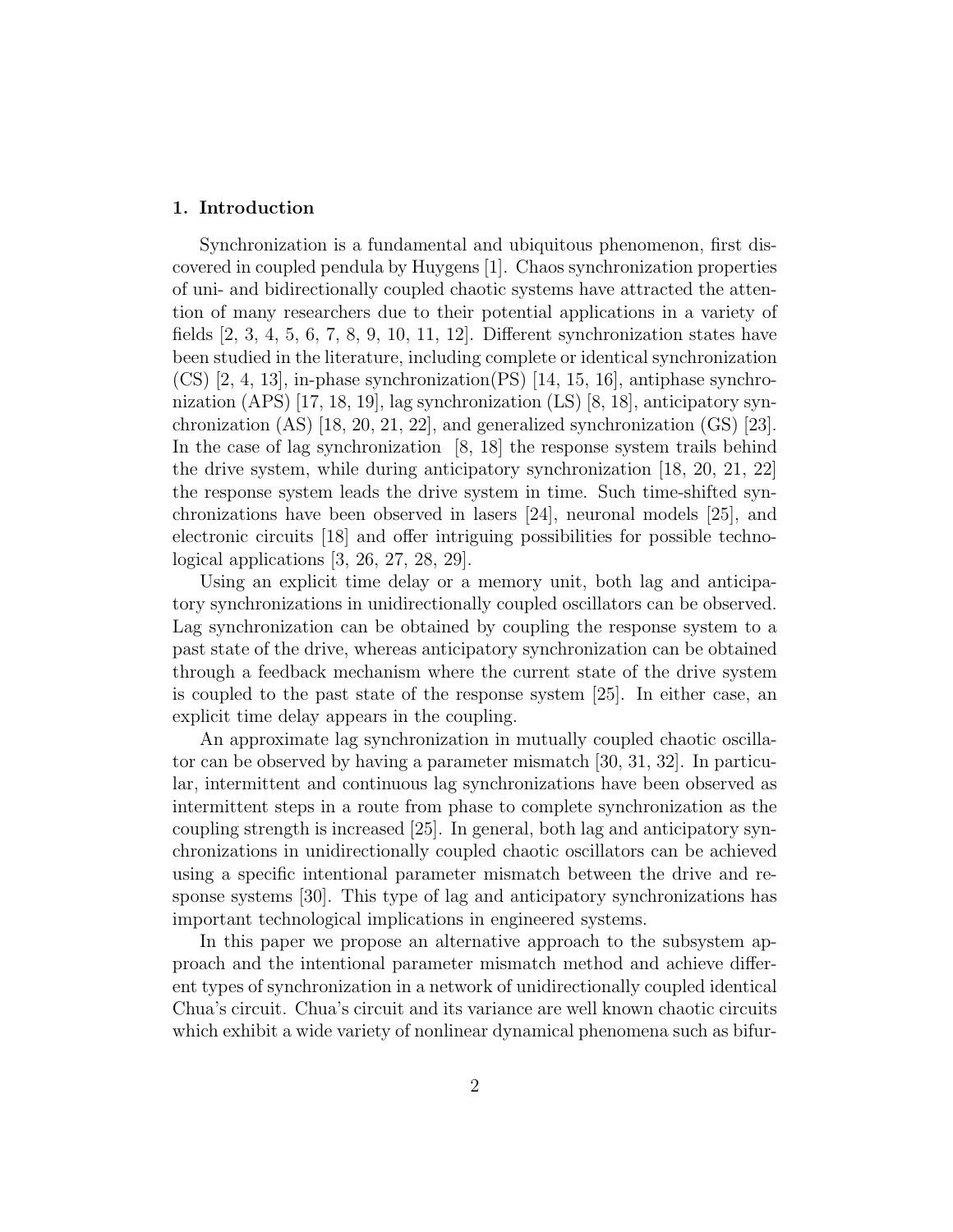cations and chaos [4, 33, 34, 35, 36, 37]. Recently, three of the present authors along with others have constructed a new phase shift network based Chua's circuit [38], which exhibits period-doubling bifurcation route to chaotic attractor. In this manuscript, we study the occurrence of different types of chaos synchronization in unidirectionally coupled system of two identical RC phase shift network based Chua's circuits [38]. We first demonstrate experimentally and then verify them by numerical methods (which is needed to confirm the similarity functions as explained in the text) and obtain lag, complete and anticipatory synchronizations. The method involves switching the connection in the drive and response circuits which in turn produces the above types of synchronization. In short, this mechanism is a very simple and elegant way of achieving lag, complete and anticipatory synchronizations in unidirectionally coupled chaotic oscillators.

The organization of this paper is as follows. In Sec. 2, the circuit realization of RC phase shift network based Chua's circuit is discussed. The nature of synchronizations of this coupled Chua's circuit is studied both experimentally and numerically for different coupling configurations. We summarize the results in Sec. 3.

#### 2. Coupled RC phase shift network based Chua's circuit

In the following we study the dynamics of a system of two coupled identical RC phase shift network based modified Chua's circuits which is shown in Fig. 1. In this circuit,  $v_1, v_2, v_3, v_{LC}$  and  $i_L$  are the voltages across the capacitors  $C_1$ ,  $C_2$ ,  $C_3$  and  $C_L$  and the current through the inductor  $L$ , respectively. The drive system is connected to the response system through a buffer and a coupling resistance  $(R_c)$ . The buffer allows the current to flow from drive to response circuit only. Using the unidirectional feedback coupling approach, we demonstrate three types of chaos synchronization, namely complete, lag and anticipatory synchronizations in the proposed modified coupled Chua's circuit both experimentally and numerically without the introduction of any time-delay or parameter mismatch. We also note that the motivation for carrying out numerical studies here is also to confirm the nature of the similarity functions in the following. By simply connecting (switching) the response system and the drive system through any of the three terminals 1, 2 and 3 of the drive and response systems (shown in Fig. 1), we observe the three types of synchronization. The reason for introducing different couplings of state variables  $v_1$ ,  $v_2$  and  $v_3$  is to observe all the three types of synchronizations,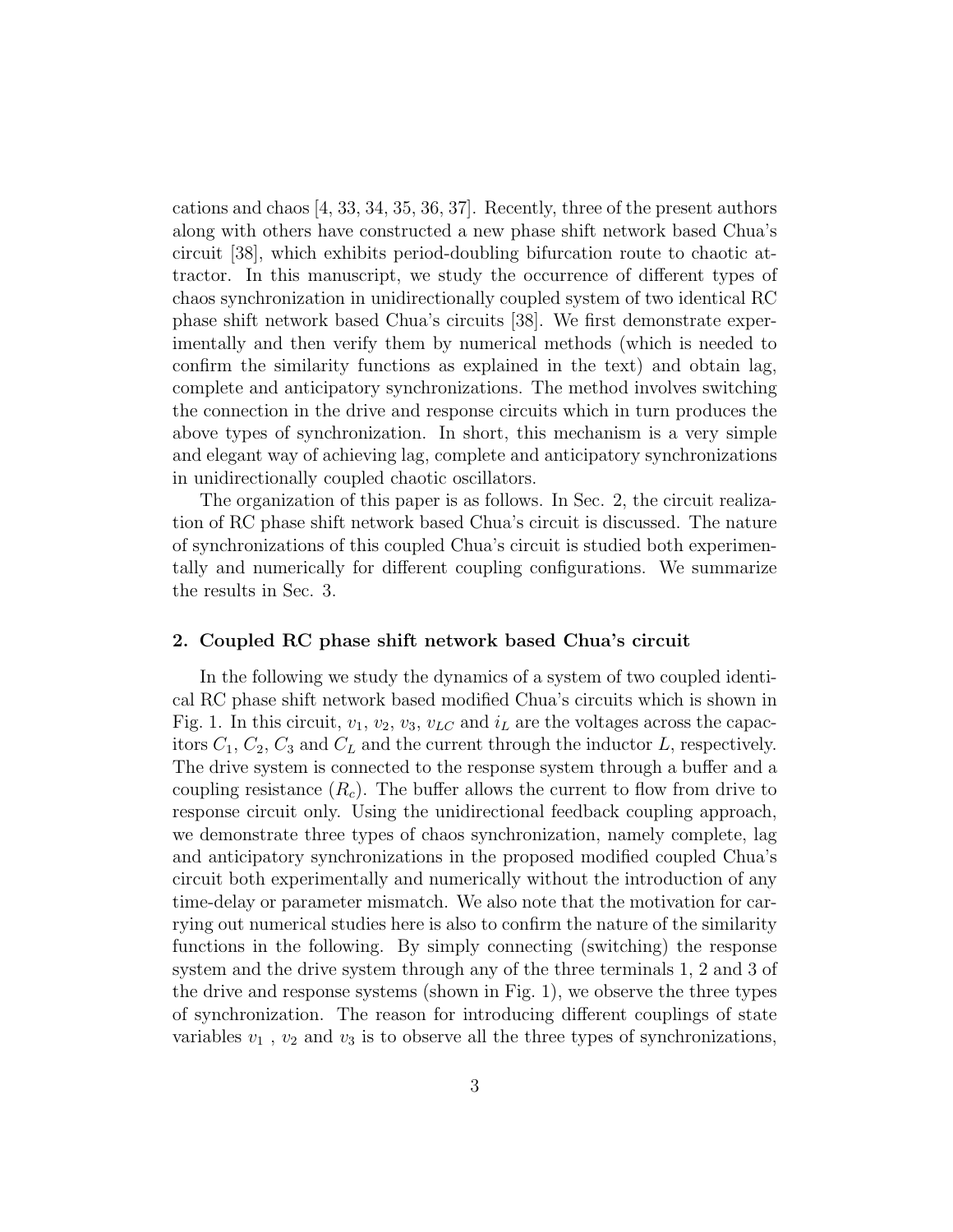

Figure 1: Circuit realization of unidirectional feedback coupled phase shift network based Chua's circuit.

namely lag, identical and anticipatory synchronizations, in a simple manner. This is achieved by exploiting the finite phase-shift that is being introduced by the individual RC network elements. We use the notation  $(m, n)$  to denote that the  $m<sup>th</sup>$  terminal of the drive system is connected to the  $n<sup>th</sup>$  terminal of the response system. The details are as follows.

## *2.1. Drive system connected to the terminal* 2 *of the response system*

In this subsection we study the dynamics of the coupled RC phase shift network based Chua's circuit (Fig. 1) when various terminals of the drive system are connected to the terminal 2 of the response system one by one. First we study the dynamics of the circuit when the terminal 2 of the drive systeme is connected to the terminal 2 of the response system, compactly represented as  $(2,2)$ . In this configuration, the drive system variable  $v_2$  is connected to the response system variable  $v_2'$  $\frac{1}{2}$  through a buffer and coupling resistor  $R_c$ . This is obviously the case of two identical systems connected by an error feedback coupling. The state equation of this coupled circuit is obtained (Fig. 1) using Kirchoff's laws. The governing circuit equation is given by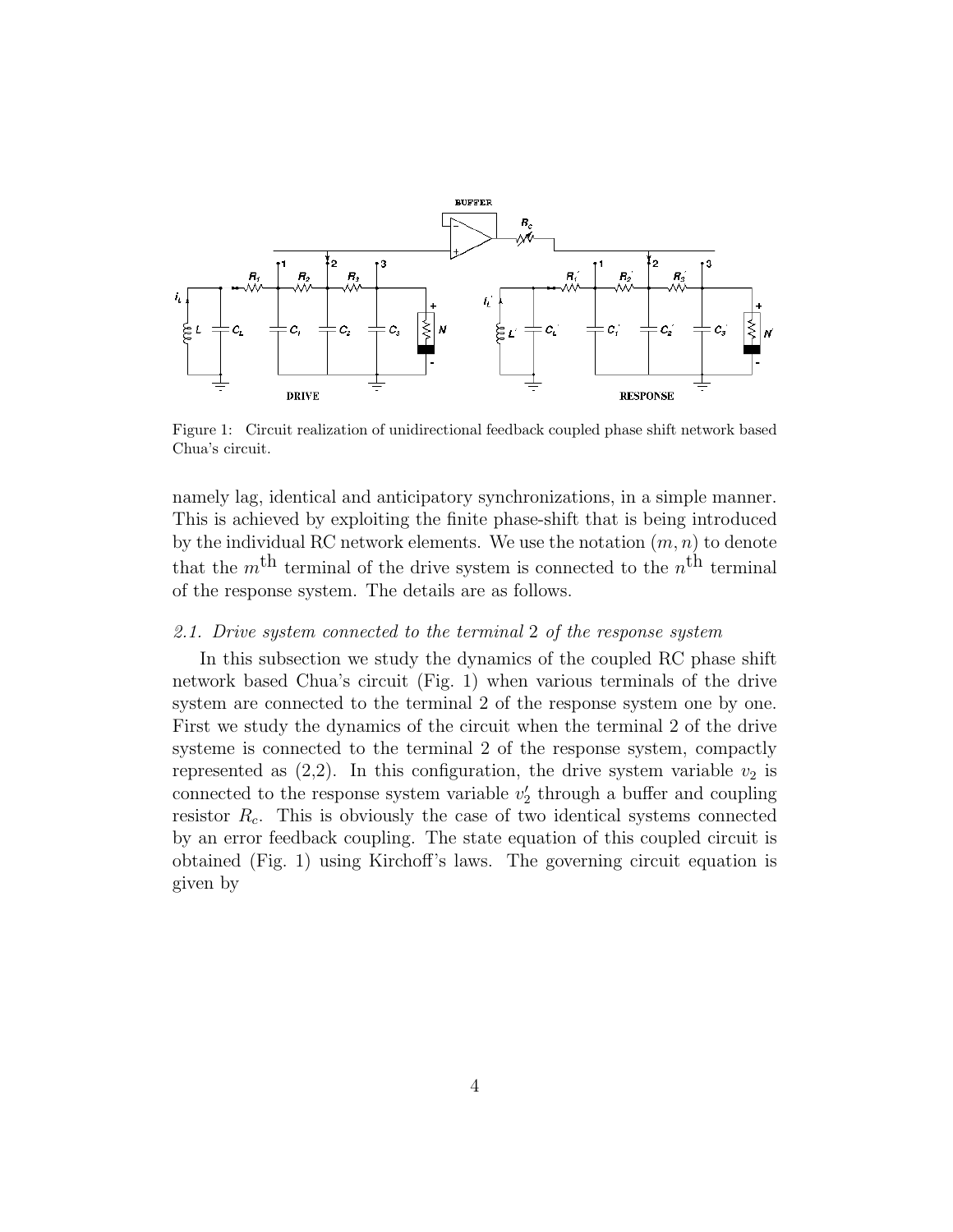Drive system :

$$
C_1 \frac{dv_1}{dt} = (1/R_1)(v_{LC} - v_1) + (1/R_2)(v_2 - v_1), \tag{1a}
$$

$$
C_2 \frac{dv_2}{dt} = (1/R_2)(v_1 - v_2) + (1/R_3)(v_3 - v_2), \tag{1b}
$$

$$
C_3 \frac{dv_3}{dt} = (1/R_3)(v_2 - v_3) - i_N,
$$
\n(1c)

$$
C_L \frac{dv_{CL}}{dt} = (1/R_1)(v_1 - v_{LC}) + i_L,
$$
\n(1d)

$$
L\frac{di_L}{dt} = -v_{LC}.\tag{1e}
$$

Response system :

 $\ddot{\phantom{0}}$ 

$$
C_1' \frac{dv_1'}{dt} = (1/R_1')(v_{LC}' - v_1') + (1/R_2')(v_2' - v_1'), \tag{2a}
$$

$$
C_2' \frac{dv_2'}{dt} = (1/R_2')(v_1' - v_2') + (1/R_3')(v_3' - v_2') + \epsilon'(v_2 - v_2'), \quad (2b)
$$

$$
C_3' \frac{dv_3'}{dt} = (1/R_3')(v_2' - v_3') - i_N',
$$
\n(2c)

$$
C_L' \frac{dv'_{CL}}{dt} = (1/R'_1)(v'_1 - v'_{LC}) + i'_L,
$$
\n(2d)

$$
L'\frac{di'_L}{dt} = -v'_{LC}.\tag{2e}
$$

The  $v - i$  characteristics of the Chua's diode is given by

$$
i_N = g(v) = G_b v + 0.5(G_a - G_b)[|v + B_p| - |v - B_p|],
$$
 (3)

where  $G_a$  and  $G_b$  are the inner and outer slopes of the characteristic curve respectively. Here  $\pm B_p$  denote the break point of the characteristic curve. The values of the circuit elements are fixed at  $L = 18.0$  mH,  $C_1 = C_2$  =  $C_3 = 4.7 \; nF, \; C_L = 100.0 \; nF, \; R_1 = R_2 = R_3 = 610 \; \Omega, \; L' = 18.0 \; mH,$  $C'_1 = C'_2 = C'_3 = 4.7 \; nF, C'_L = 100.0 \; nF \text{ and } R'_1 = R'_2 = R'_3 = 610 \; \Omega.$  Now Eqns. (1) and (2) can be rescaled as follows,  $v_1 = xB_p$ ,  $v_2 = yB_p$ ,  $v_3 = zB_p$ ,  $v_{LC} = uB_p, i_L = (B_p G)h, t = C_L \tau / G, G = 1/R_3, v'_1 = x'B_p, v'_2 = y'B_p,$  $v'_3 = z' B_p, v'_{LC} = u' B_p, i'_L = (B_p G) h'$  and  $\epsilon' = 1/R_c$ . We then redefine  $\tau$  as t. The rescaled version of the state equations is given as follows.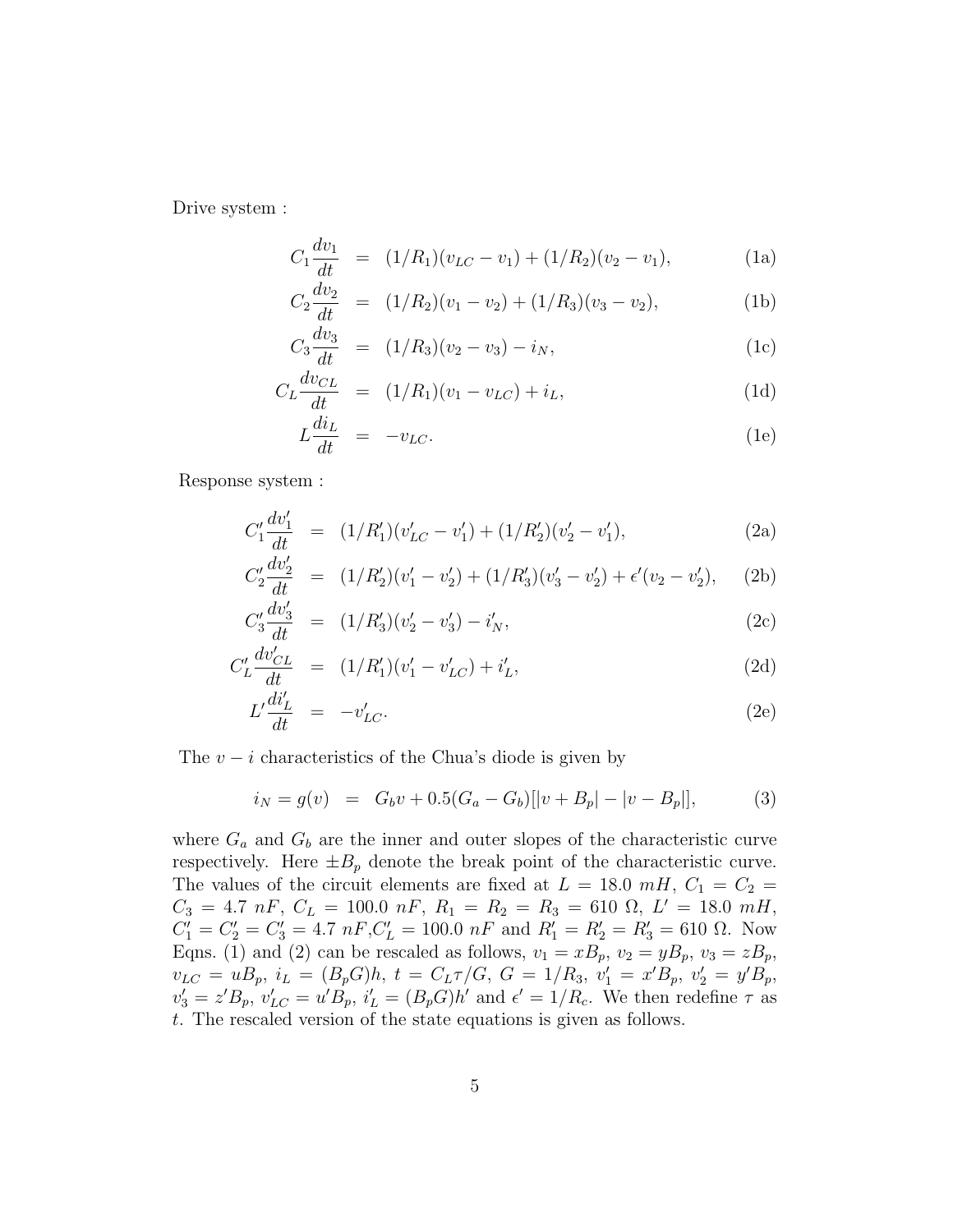Drive system :

$$
\dot{x} = \beta_1(u - x) + \beta_2(y - x), \quad (-d/dt) \tag{4a}
$$

$$
\dot{y} = \beta_3(x - y) + \beta_4(z - y), \tag{4b}
$$

$$
\dot{z} = \alpha[(y-z) - g(z)], \qquad (4c)
$$

$$
\dot{u} = \gamma(x - u) + h,\tag{4d}
$$

$$
\dot{h} = -\beta_0 u,\tag{4e}
$$

Response system :

$$
\dot{x}' = \beta_1'(u'-x') + \beta_2'(y'-x'), \tag{5a}
$$

$$
\dot{y}' = \beta_3'(x'-y') + \beta_4'(z'-y') + \epsilon(y-y'), \tag{5b}
$$

$$
\dot{z}' = \alpha'[(y'-z') - g(z')], \tag{5c}
$$

$$
\dot{u}' = \gamma'(x'-u') + h',\tag{5d}
$$

$$
\dot{h}' = -\beta_0' u',\tag{5e}
$$

where  $\alpha = (C_L/C_3R_3G), \gamma = 1/(GR_1), \beta_0 = C_L/(LG^2), \beta_1 = C_L/(C_1GR_1),$  $\beta_2 = C_L/(C_1GR_2), \beta_3 = C_L/(C_2GR_2), \beta_4 = C_L/(C_2GR_3), \alpha' = (C_L'/C_3'R_3'G),$ L  $\beta'_0 = C'_l$  $\int_L^{\prime}/(L'G^2), \beta'_1 = C'_1$  $\int_L'/(C_1'GR_1'), \ \beta_2' = C_1'$  $L'/(C'_{1}GR'_{2}), \ \beta'_{3}=C'_{1}$  $\frac{n}{L}/\overline{(C'_2GR'_2)},$  $\beta'_4 = C'_I$  $L^2/(C_2'GR_3'), \gamma' = 1/(GR_1')$  and  $\epsilon = \epsilon'C_1'$  $\int_L^{\prime} / C_2^{\prime} G$ . The term  $g(z) = g(z^{\prime})$ is obviously represented in the rescaled form as

$$
g(z) = bz + 0.5(a - b)[|z + 1| - |z - 1|].
$$
\n(6)

Here,  $a = G_a/G = -0.4826$  and  $b = G_b/G = -0.26035$ . The dynamics underlying Eqs. (4) and (5) now depends on the rescaled parameters, which are fixed due to the present experimental set up as  $\alpha = \alpha' = \beta_1 = \beta_2 = \beta_3 =$  $\beta_4 = \beta_1' = \beta_2' = \beta_3' = \beta_4' = 21.2765, \gamma = \gamma' = 1.0, \ \beta_0 = \beta_0' = 2.0672$  and  $\epsilon = 1.3.$ 

Note that the drive system drives the response by the drive component in Eqs. (2b) or (5b). Our experimental studies and numerical analysis reveal the following. In the connection configuration  $(2, 2)$  (see Fig. 1) we observe complete synchronization for  $\epsilon = 1.3$ . The corresponding experimental time series of the drive and response variables ( $v_2$  &  $v_2'$ )  $2<sub>2</sub>$ ) are shown in Fig. 2(*a*) and the corresponding numerical plot is shown in Fig.  $3(a)$ . In Fig. 2 the horizontal axis is calibrated as 400  $\mu s/div$ . and the vertical axis is 2  $v/div$ . From these figures, it is clear that both the phase and amplitude of the drive and response systems are the same, implying that the coupled systems of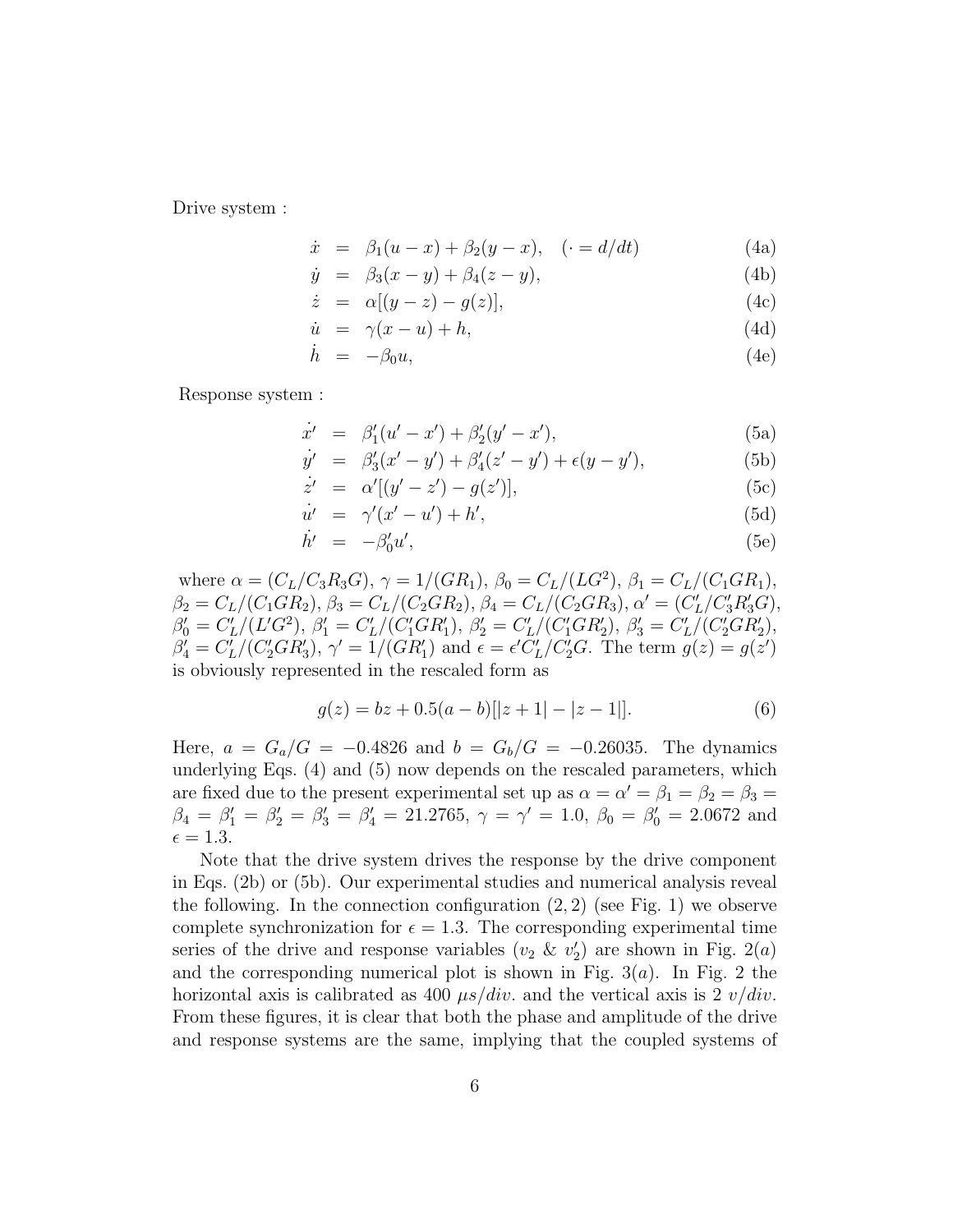

Figure 2: Experimentally observed drive (yellow,  $v_2$ ) and response (blue,  $v_2'$ ) wave forms showing (a) complete synchronization for  $(2,2)$  coupling, (b) anticipatory synchronization for  $(1,2)$  coupling,  $(b')$  anticipatory synchronization for  $(1,2)$  with the response signal amplified by a factor 1.47 (yellow,  $v_2$ ) and response (green,  $v_2'$ ), (c) lag synchronization  $(3,2)$  coupling and  $(c)$  lag synchronization for  $(3,2)$  with the response signal amplified by a factor 0.7 (yellow,  $v_2$ ) and response (green,  $v_2'$ ). Vertical scale  $2v/div$ . horizontal scale  $400\mu s$ /div for (a), (b) and (c), horizontal scale  $260\mu s$ /div for (b') and (c').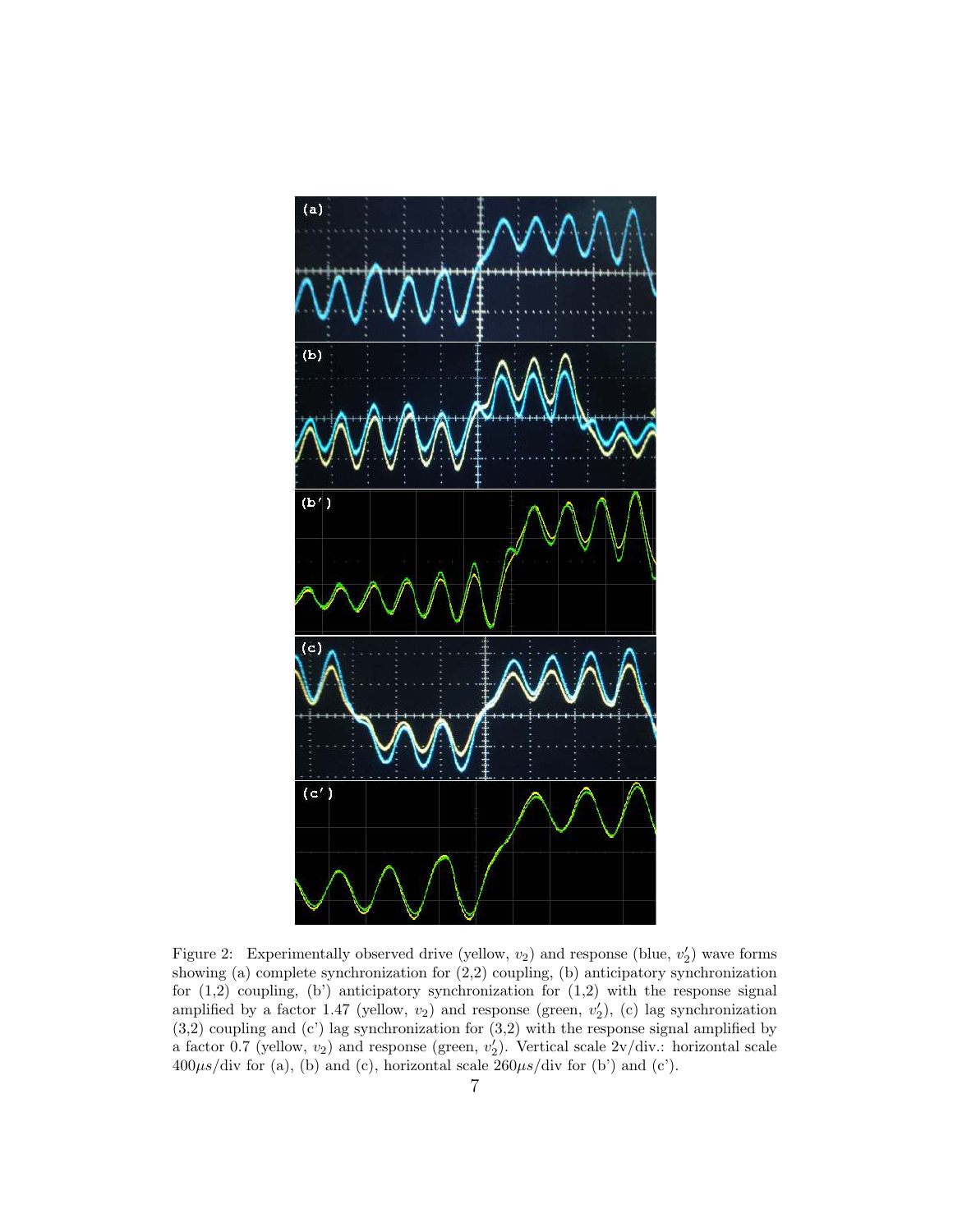

Figure 3: Numerically observed drive (red,  $y$ ) and response (blue,  $y'$ ) wave forms showing (a) complete synchronization for  $(2,2)$  coupling, (b) anticipatory synchronization for  $(1,2)$ coupling,  $(b')$  anticipatory synchronization for  $(1,2)$  coupling with the response signal y' amplified by a constant factor, (c) lag synchronization for  $(3,2)$  coupling and  $(c)$  lag synchronization for (3,2) coupling with suitably amplified response signal.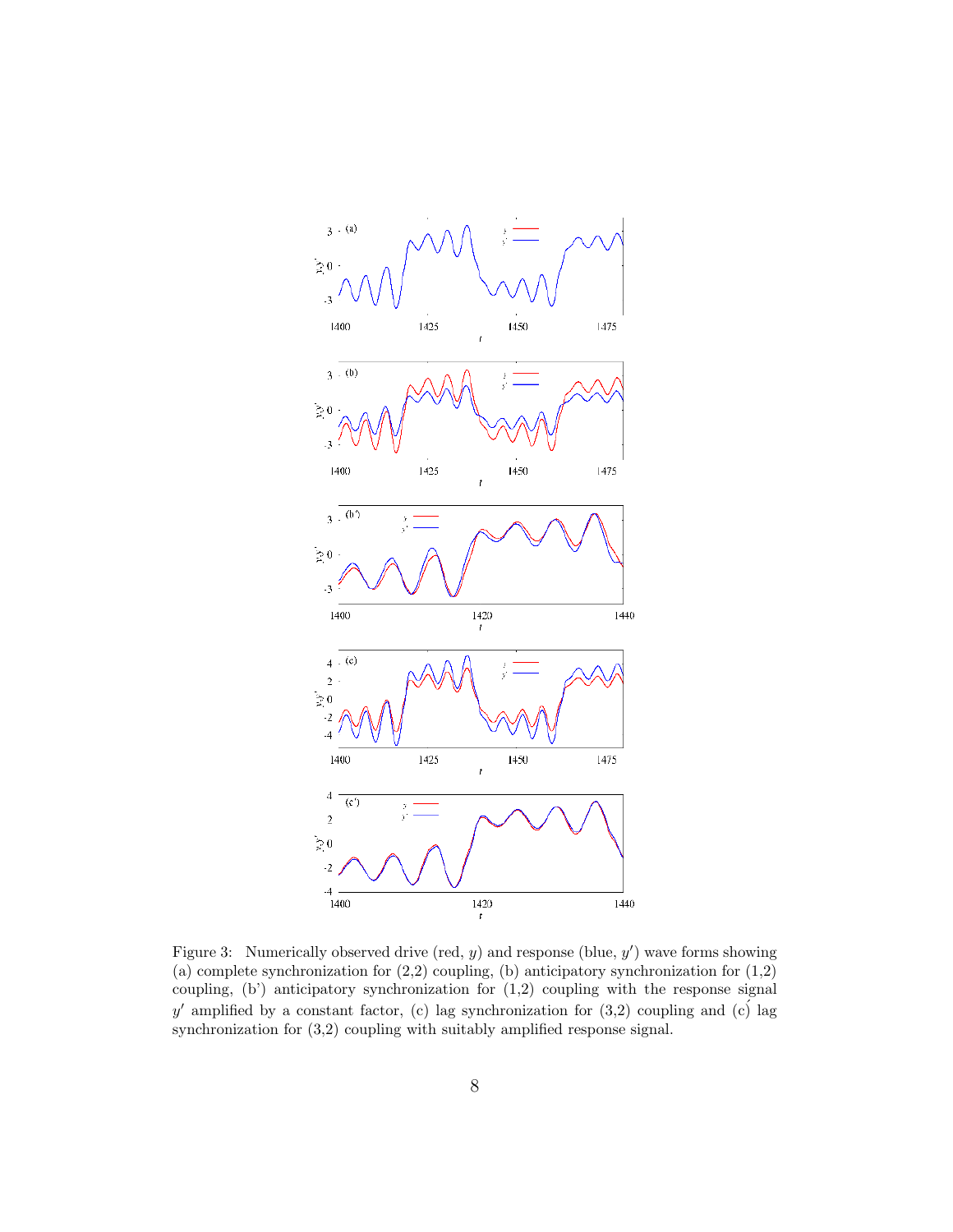

Figure 4: I Experimentally observed drive  $(v_2)$  and response  $(v_2')$  phase plane  $(v_2 - v_2')$ : (a) complete synchronization for  $(2,2)$  coupling, (b) anticipatory synchronization for  $(1,2)$ coupling and (c) lag synchronization for  $(3,2)$  coupling. Vertical scale  $1v/div$ , horizontal scale 1v/div. II Corresponding numerical results of I.

Fig. 1 exhibit complete synchronization. The same is observed in the phase space plots as shown in Fig.  $4(a)$ . The degree of anticipatory synchronization with the corresponding time shift  $\tau$  can be quantified using the similarity function [8] defined as

$$
S^{2}(\tau) = \frac{\langle [y'(t-\tau) - y(t)]^{2} \rangle}{[\langle y^{2}(t) \rangle \langle y'^{2}(t) \rangle]^{1/2}},\tag{7}
$$

where  $\langle y \rangle$  is the time average of y. In the case of lag synchronization the numerator of the above expression for the similarity function has to modified as  $\langle [y'(t + \tau) - y(t)]^2 \rangle$ . So that  $\tau$  is positive for both anticipatory and lag synchronizations as per convention [39]. If the signals  $y(t)$  and  $y'(t)$  are independent, the difference between them is of the same order as the signals themselves. If  $y(t) = y'(t)$ , as in the case of complete synchronization, the similarity function reaches a minimum,  $S^2(\tau) = 0$ , for  $\tau = 0$ . Figure 5(a) shows the similarity function  $S^2(\tau)$  as a function of the time shift  $\tau$  between the drive and response systems. One may note that the minimum of  $S^2(\tau) \approx$ 0.00002 occurs at  $\tau \approx 0.0$  for  $\epsilon = 1.3$ . This indicates that there exists no time shift between the two signals in Fig. 3(a) such that  $y'(t) = y(t)$  demonstrating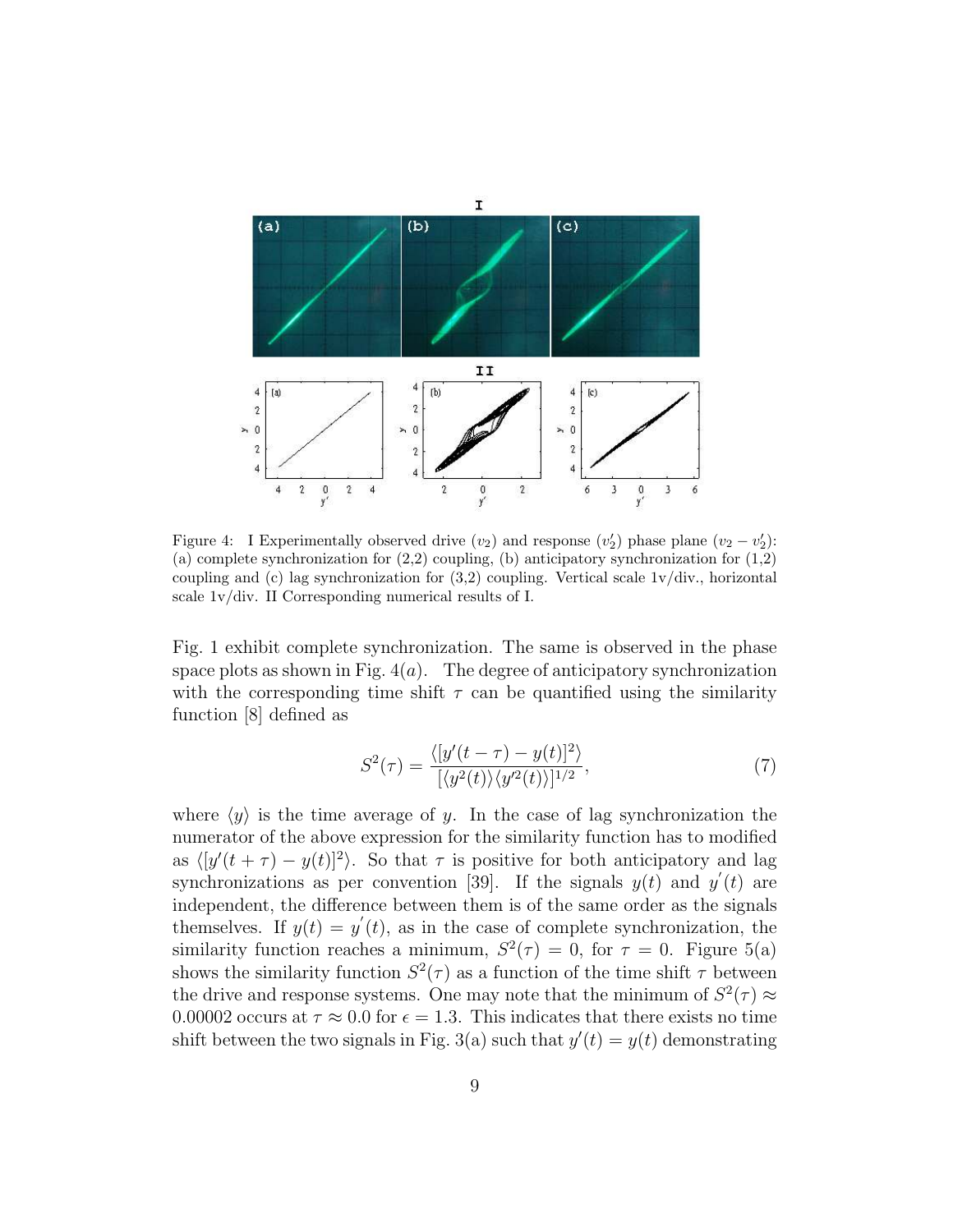

Figure 5: Similarity function  $S^2(\tau)$  corresponding to Fig. 3 confirming (a) complete synchronization for (2,2) coupling, (b) anticipatory synchronization between unamplified drive and response signals for (1,2) coupling, (b') anticipatory synchronization between amplified drive and response signals for  $(1,2)$  coupling,  $(c)$  lag synchronization between unamplified drive and response signals for  $(3,2)$  coupling and  $(c')$  lag synchronization between unamplified drive and response signals for (3,2) coupling.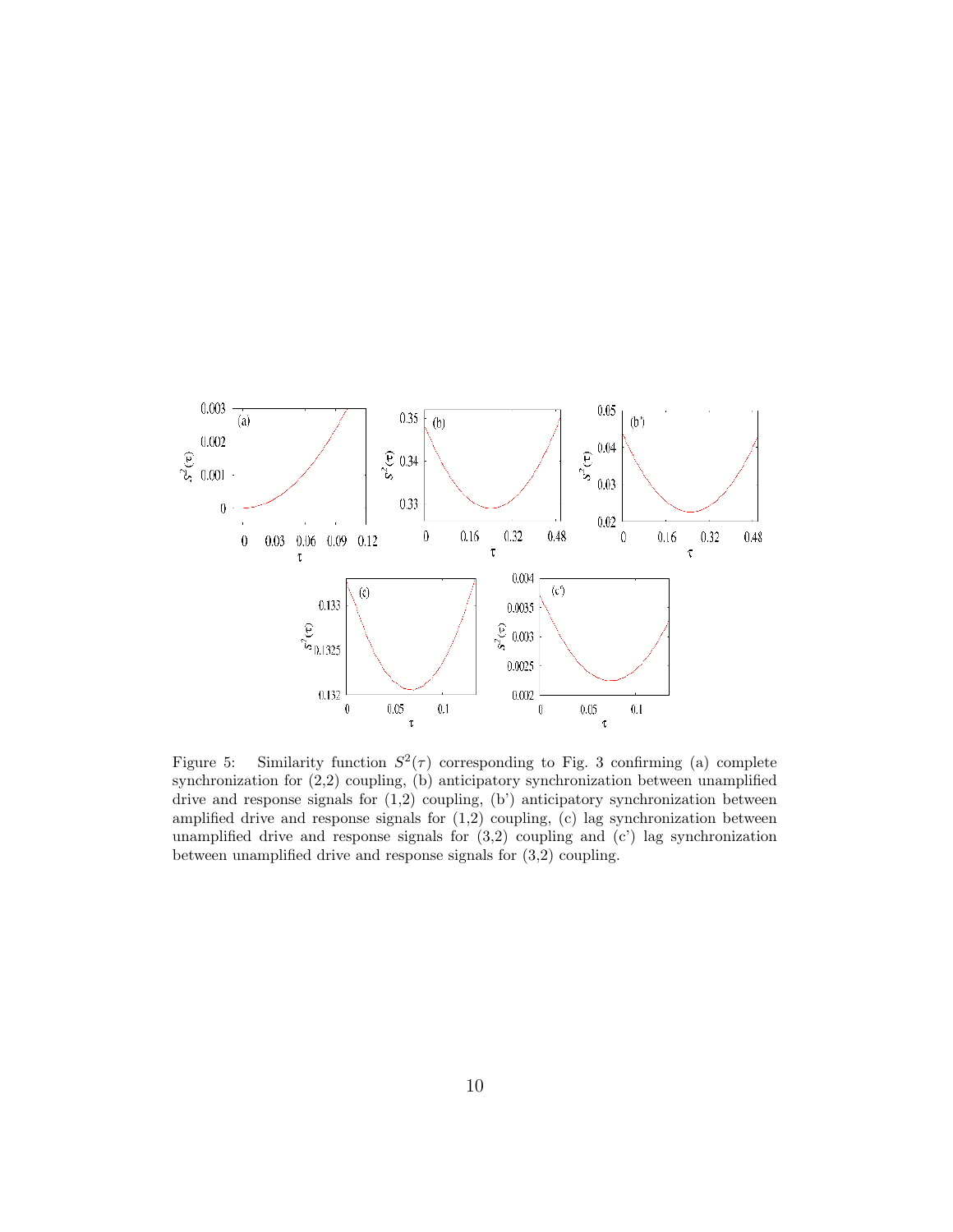complete synchronization.

Let us now study the connection configuration  $(1, 2)$ , that is, the drive variable  $v_1$  is coupled to the response system variable  $v_2'$  $y_2'$  and correspondingly Eq. (2b) and Eq. (5b) get modified, respectively, as

$$
C_2' \frac{dv_2'}{dt} = (1/R_2')(v_1' - v_2') + (1/R_3')(v_3' - v_2') + \epsilon'(v_1 - v_2')
$$
 (8)

and

$$
\dot{y}' = \beta_3'(x' - y') + \beta_4'(z' - y') + \epsilon(x - y'),\tag{9}
$$

while the other equations in (2) and (5) remain the same. For  $\epsilon = 1.3$  the coupled oscillators exhibit anticipatory synchronization. Figures  $2(b)$  and  $3(b)$  depict the experimental and numerical time series plot of y and y', respectively. From these figures we can observe that  $y'$  anticipates  $y$ . In other words, the response system anticipates the drive system, thereby we can infer the anticipatory synchronization of the system shown in Fig. 1. The corresponding phase space plot is shown in Fig.  $4(b)$ . We can again use the similarity function  $S^2(\tau)$  to characterize anticipatory synchronization. For the case of a nonzero value of time shift  $\tau$ , if  $S^2(\tau) \approx 0$ , there exists a time shift  $\tau$  between the two signals  $y(t)$  and  $y'(t)$  such that  $y'(t-\tau) = y(t)$ , demonstrating anticipatory synchronization. Figure 5(b) shows the similarity function  $S^2(\tau)$  as a function of the time shift  $\tau$ . One may note that the minimum of  $S^2(\tau) \approx 0.328$  (see Fig. 5(b)) occurs at  $\tau \approx 0.24$  for  $\epsilon = 1.3$ . This indicates that the response system leads the drive system by a time shift  $\tau \approx 0.24$  time units. However, we note that  $S^2(\tau)$  is not close to zero, and this is because the amplitude of oscillations of the response and drive systems are mismatched. By suitably choosing an amplification factor, one can match the amplitudes of both the systems and make  $S^2(\tau) \approx 0$ . For example by an amplification of the response signal  $y'$  by a factor 1.73, we find the similarity function  $S^2(\tau) \approx 0$  for the time shift  $\tau = 0.24$  (see Figure  $5(b')$ ). In Figs.  $3(b')$  and  $2(b')$  the amplified response signal y' and drive signal  $y$  are plotted against time.

Let us now study the dynamics of the coupling configuration  $(3, 2)$  for which the Eq.  $2(b)$  and Eq.  $5(b)$  get modified as

$$
C_2' \frac{dv_2'}{dt} = (1/R_2')(v_1' - v_2') + (1/R_3')(v_3' - v_2') + \epsilon'(v_3 - v_2')
$$
 (10)

and

$$
\dot{y}' = \beta_3'(x' - y') + \beta_4'(z' - y') + \epsilon(z - y'). \tag{11}
$$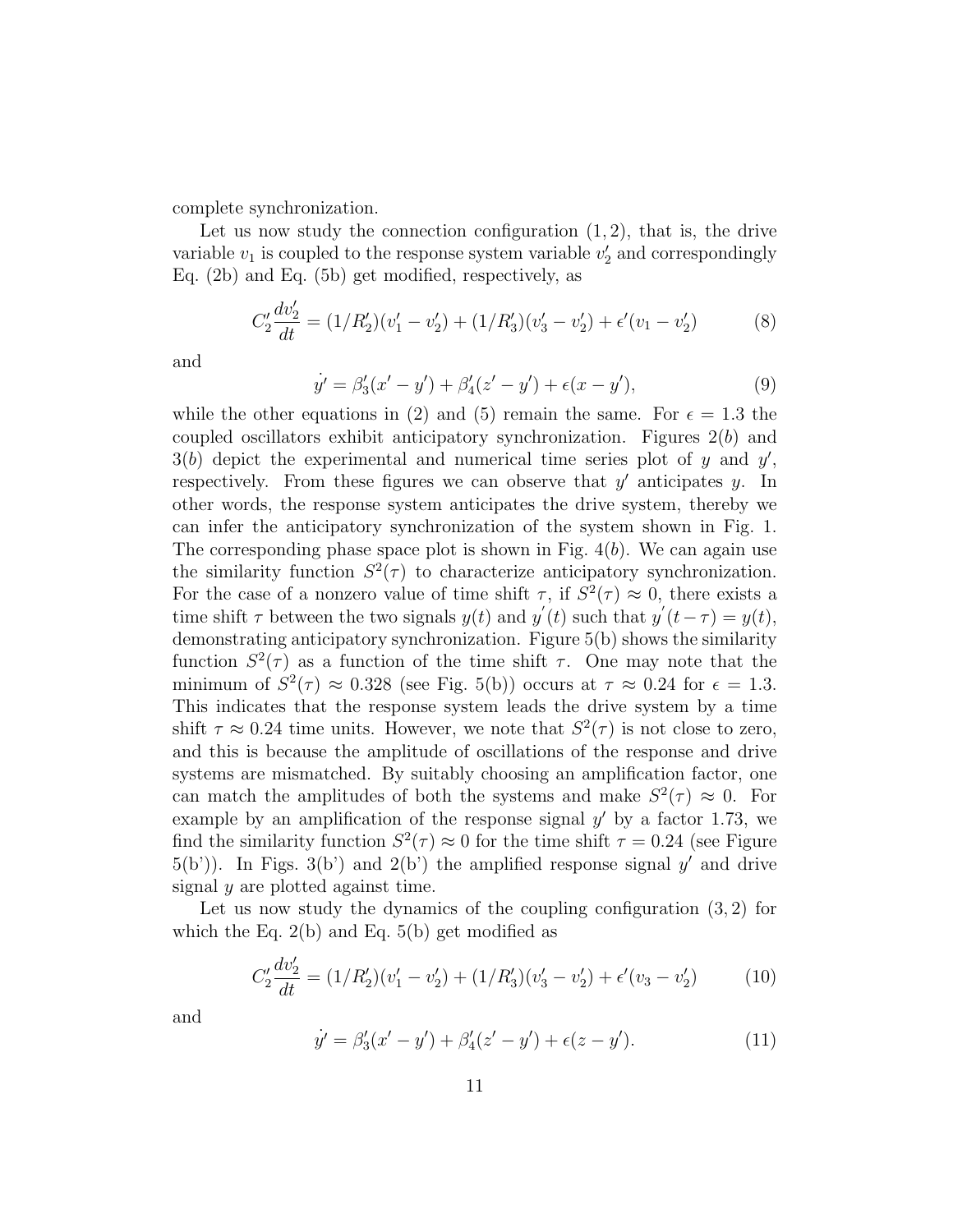For  $\epsilon = 1.3$  and the z-drive component coupled through one way coupling to the response subsystem, the coupled oscillators exhibit lag synchronization. Experimental and numerical plots of time series of  $v_2$  and  $v_2'$  $y'_2$  or y and y' are shown in Figs.  $2(c)$  and  $3(c)$ , respectively. In this case, the response system variable  $y'$  lags the drive system variable  $y$ . In other words the circuit (Fig. 1) exhibits lag synchronization. The phase space plots for lag synchronizations is shown in Fig. 4(c). The similarity function  $S^2(\tau)$  characterizes the lag synchronization with a positive time shift  $\tau$  instead of the negative time shift  $\tau$  in Eq. (7). The curve in Fig. 5(c) shows the similarity function  $S^2(\tau)$  vs  $\tau$ . The minimum of similarity function becomes  $S^2(\tau) \approx 0.13$  at  $\tau \approx 0.07$ indicating that there is a time shift  $[Fig. 3(c)]$  between the drive and response signals  $y(t)$  and  $y'(t)$ , such that  $y'(t+\tau) \approx y(t)$ , confirming the occurrence of lag synchronization. The minimum of  $S^2(\tau) \approx 0.13$  corresponds to a lag synchronization with lag time  $\tau \approx 0.07$  between  $y(t)$  and  $y'(t)$  in Fig. 3(c). Note here that the minimum of  $S^2(\tau)$  is again not close to zero because of the mismatch in the amplitude of the drive and response signals (even though the phases are matched). With suitable amplification of the response signal (by a factor 0.7, see in Figs. 2(c') and 3(c')), we find the minimum of  $S^2(\tau)$ to be approximately zero, which is shown in Fig.  $5(c')$ .

We wish to note here that the lag/anticipatory synchronization exhibited by the system is only an average lag/average anticipatory synchronization and it is because the output of the RC network depends on the frequency of the input signal. We have used 20,000 data points with a step size of 0.01 for calculating all the similarity function after leaving a transient of 1,50,000 data points. We wish to emphasize that the value of  $\tau$  calculated using the similarity function is only an average value and we have used a fairly large set of data points in calculating it. We have also tried using a larger data points in calculating similarity function but it is found that it does not affect the value of  $\tau$ . We also wish to point out that the amplitude difference between the drive and response signal is also approximately a constant because the output signal of RC network depends on the frequency of the input signal. Therefore even after suitable amplification of the response signal, there will be a slight mismatch in the amplitude with the drive signal.

#### *2.2. Drive system connected to the terminal 1 of response system*

In this section, we study the dynamics of the two coupled circuits (Fig. 1) when the terminal 1 of the response system is connected to one of the three terminals of the drive system. For this coupling configuration, Eqs. (2a)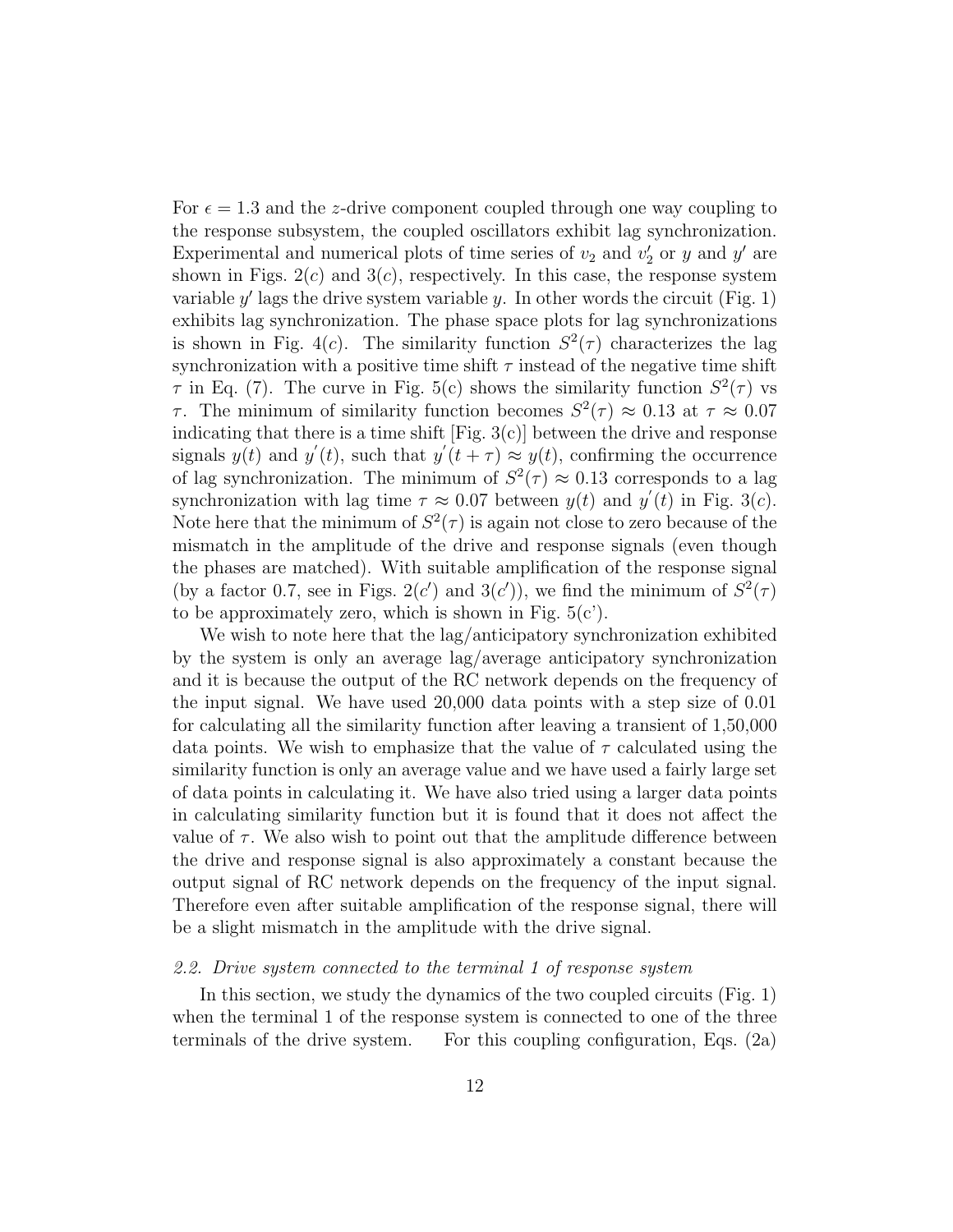

Figure 6: Experimentally observed drive (yellow,  $v_2$ ) and response (blue,  $v_2'$ ) wave forms showing (a) complete synchronization for  $(1,1)$  coupling, (b) lag synchronization  $(2,1)$ coupling and (c) lag synchronization (3,1) coupling. Vertical scale 2v/div.: horizontal scale  $400\mu s$ /div.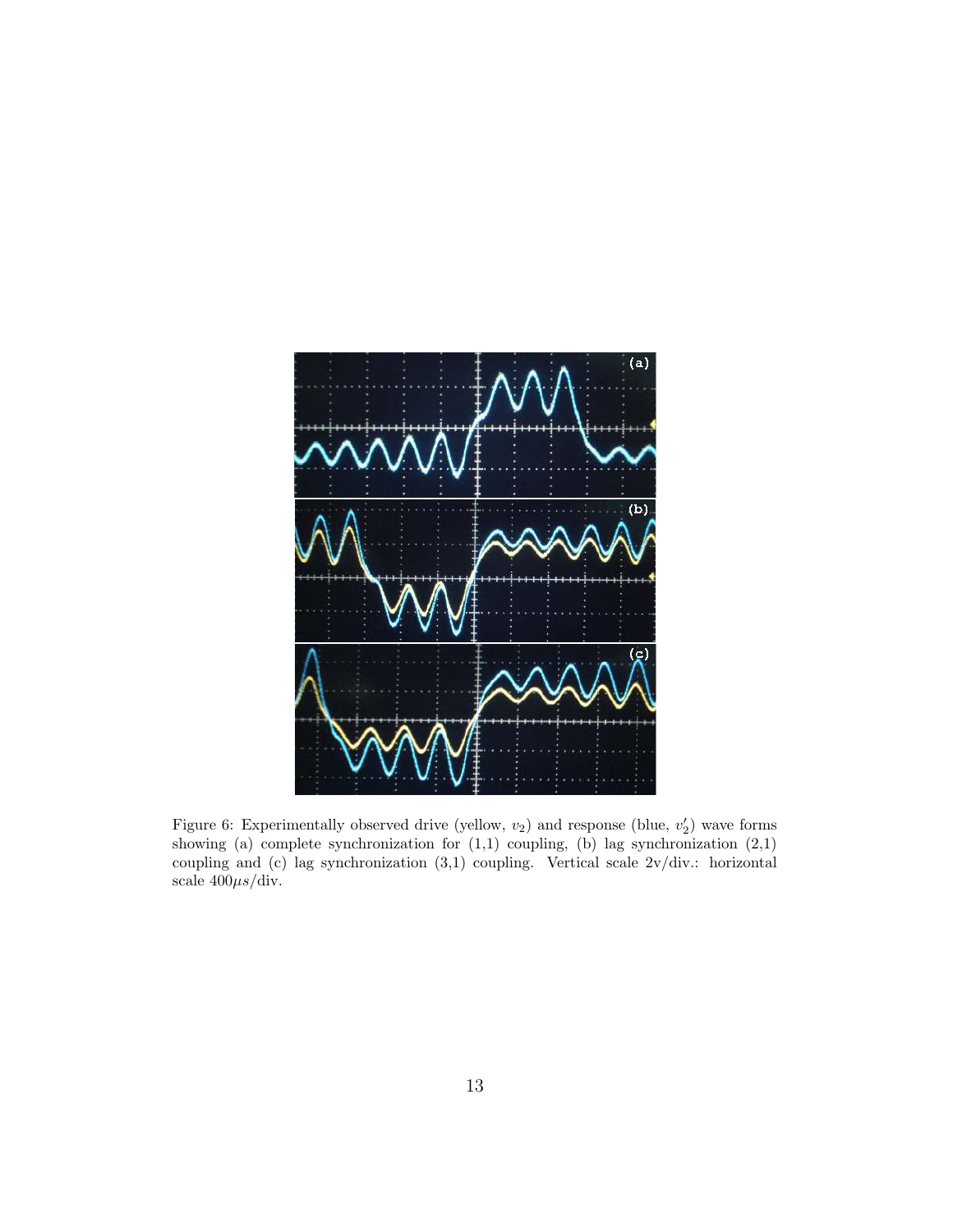

Figure 7: Numerically observed drive (red,  $y$ ) and response (blue,  $y'$ ) wave forms showing (a) complete synchronization for (1,1) coupling, (b) lag synchronization (2,1) coupling and (c) lag synchronization (3,1) coupling.



Figure 8: Similarity function  $S^2(\tau)$  corresponding to Fig. 7(b) and 7(c) confirming (a) lag synchronization for  $(2, 1)$  coupling and  $(b)$  lag synchronization  $(3, 1)$  coupling.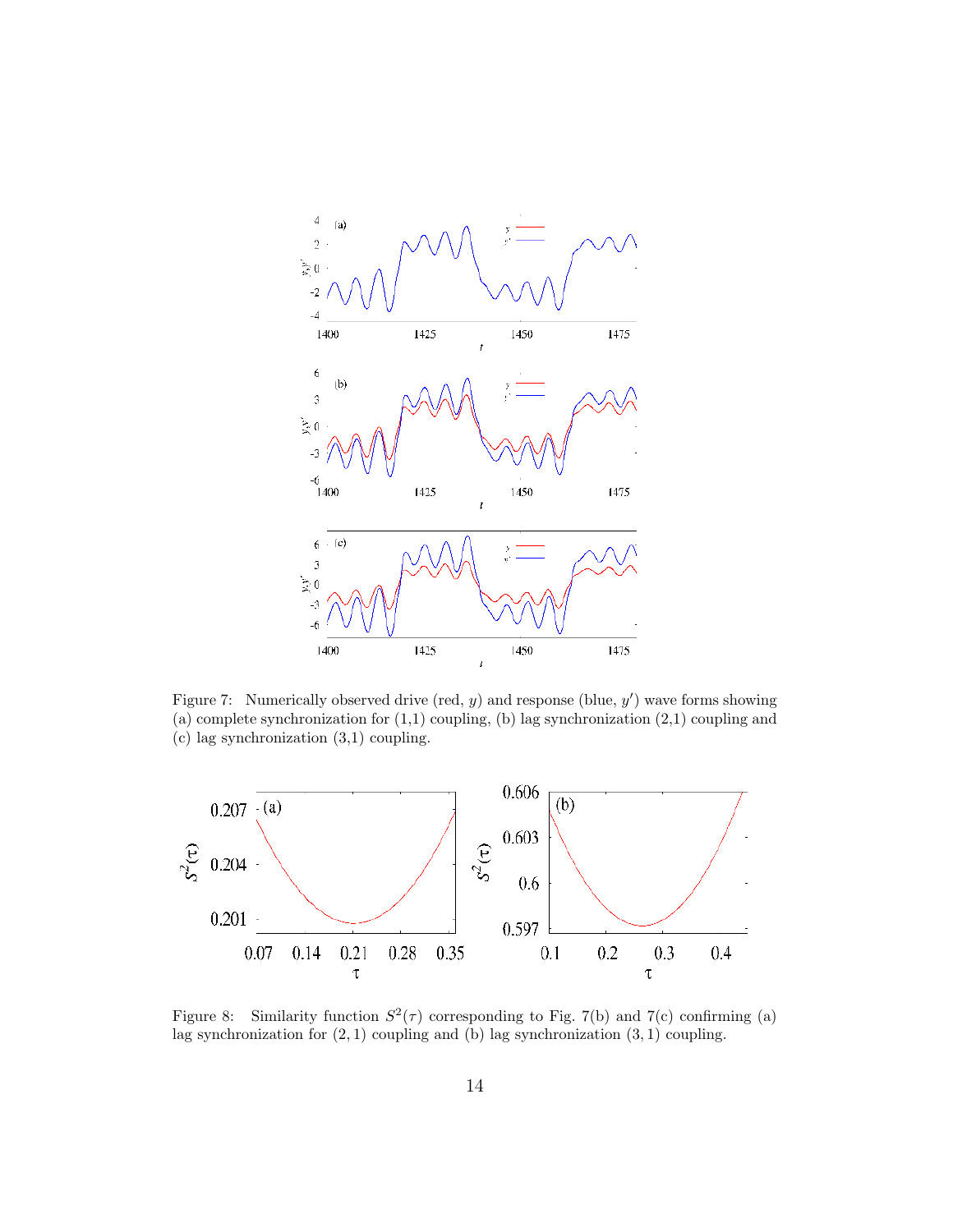

Figure 9: I Experimentally observed drive  $(v_2)$  and response  $(v_2')$  phase plane in  $(v_2 - v_2')$ . (a) complete synchronization for (1,1) coupling, (b) lag synchronization (2,1) coupling and (c) lag synchronization (3,1) coupling. Vertical scale 1v/div., horizontal scale 1v/div. II Corresponding numerical results of I.

and (5a) get modified, respectively, as

$$
C_1' \frac{dv_1'}{dt} = (1/R_1')(v_{L'C'} - v_1') + (1/R_2')(v_2' - v_1') + \epsilon'(V - v_1')
$$
 (12)

and

$$
\dot{x}' = \beta_1'(\omega' - x') + \beta_2'(y' - x') + \epsilon(X - x'),\tag{13}
$$

while the coupling terms in equations (2b) and (5b) are removed and the equations becomes

$$
C_2' \frac{dv_2'}{dt} = (1/R_2')(v_1' - v_2') + (1/R_3')(v_3' - v_2'), \tag{14a}
$$

$$
\dot{y}' = \beta_3'(x'-y') + \beta_4'(z'-y'), \qquad (14b)
$$

where V is any one of the drive signals  $v_1$ ,  $v_2$  and  $v_3$  and X is either x, y or z.

As in the previous subsection we first study the dynamics of the coupled system when terminal 1 of the response system is connected to the terminal 1 of the drive system. In other words, when the response circuit voltage  $v_1$  $_1'$  is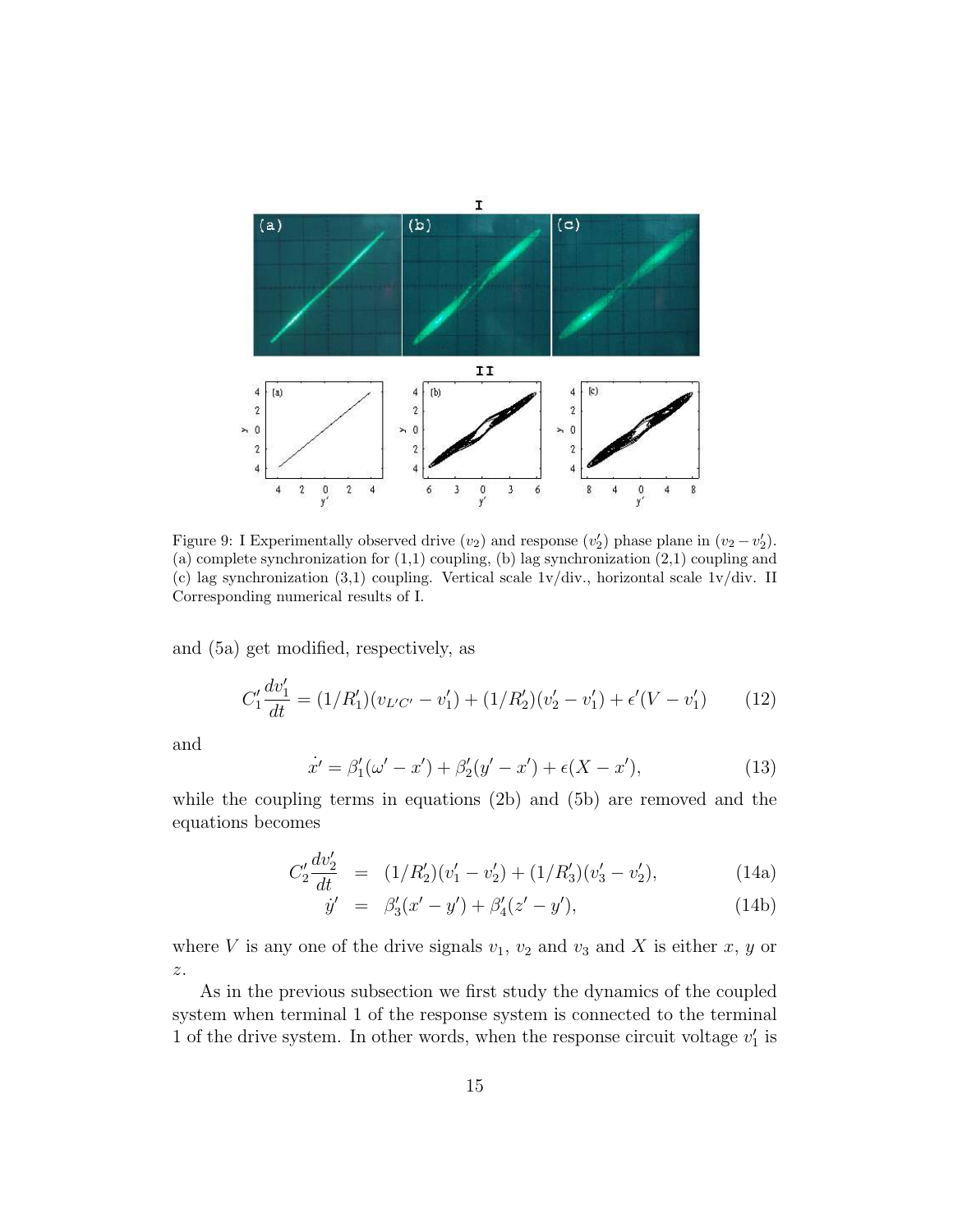connected with the drive circuit voltage  $v_1$  through a coupling resistor  $R_c$ , we observe complete synchronization. Time series of the drive  $(v_2)$  and response  $(v_2')$  $\binom{1}{2}$  voltage signals are shown in Fig. 6(*a*) and the corresponding numerical plot is shown in Fig.  $7(a)$ . The same is also observed in the phase space plots, shown in Fig.  $9(a)$ .

Next we study the coupling configuation  $(2,1)$ . For this configuration we find that the drive and the response systems are in lag synchronization for  $\epsilon = 1.3$ . Figures 6(b) and 7(b) depict the time series plot of y and  $y'$  numerically and experimentally. From these figures we observe that  $y'$ lags with y. The corresponding phase space plots are shown in Fig.  $9(b)$ . Figure 8(a) shows the similarity function confirming lag synchronization.

Finally we study the system for the coupling configuration (3, 1). This coupled circuit exhibits lag synchronization again. The time series plots (experimental and numerical) showing the presence of lag synchronization are given in Figs.  $6(c)$  and  $7(c)$ , respectively. The phase plane plots are shown in Fig.  $9(c)$ . The lag synchronization is confirmed by the minimum of the similarity function (Fig.  $8(b)$ ) and the amount of lag in the  $(3, 1)$  coupling configuration is found to be higher than the lag in  $(2, 1)$  configuration. From Figs. 8(a,b) we find that the similarity function  $S^2(\tau)$  is minimum at  $\tau =$ 0.21 for (2, 1) coupling and  $S^2(\tau)$  is minimum at  $\tau = 0.27$  for the coupling configuration  $(3, 1)$ . Again we find that the minimum values of the similarity function  $S^2(\tau)$  for both the configurations  $(2,1)$  and  $(3,1)$  are not close to zero and the reason for this is the amplitude mismatch explained in Section 2.1. With suitable amplification to the response system the minimum of  $S^2(\tau)$ becomes quite close to zero in each of the cases.

## *2.3. Drive system connected to the terminal 3 of the response system*

In this subsection, we study the nature of synchronization in the coupled circuits (Fig. 1) in the configuration  $(m, 3), m = 1, 2, 3$ . In this configuration, the response system equations, Eqs.  $(2c)$  and  $(5c)$ , get modified as

$$
C_3' \frac{dv_3'}{dt} = (1/R_3')(v_2' - v_3') - i_N' + \epsilon'(V - v_3')
$$
\n(15)

and

$$
\dot{z}' = \alpha'[(y' - z') - g(z')] + \epsilon(Z - z'). \tag{16}
$$

where V denotes any one of the drive signals  $v_1$ ,  $v_2$  and  $v_3$  and Z denotes any one of the scaled variables  $x, y$  and  $z$ . For this coupling configuration the coupling terms in equations (2b) and (5b) are removed.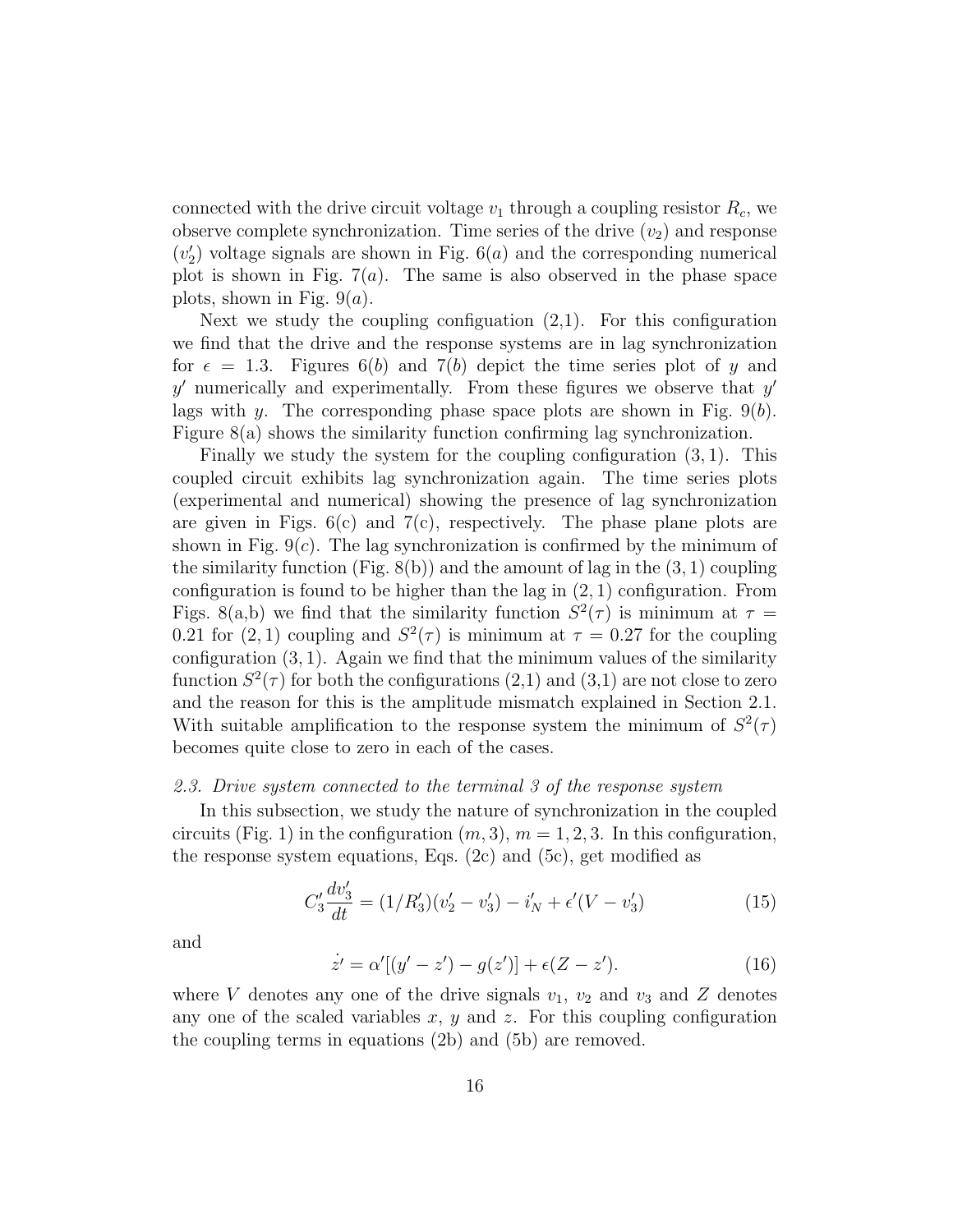Let us first consider the coupling configuration  $(1, 3)$ . This coupling configuration exhibits anticipatory synchronization. The time series plots of drive and response system are shown in Figs.  $10(a)$ (experimental) and  $11(a)$ (numerical), respectively. Figure 13 depicts the corresponding phase plane plots of the drive and response systems. These figures clearly indicate the anticipatory synchronization exhibited by the coupled circuits. Again the synchronization is characterized using similarity function which is plotted in Fig. 12(a). The minimum of the similarity function is found at  $\tau = 0.32$ .

Changing the coupling configuration to  $(2, 3)$  also results in anticipatory synchronization. The time series plots obtained experimentally and numerically are shown in Figs.  $10(b)$  and  $11(b)$  respectively. The corresponding similarity function given in Fig. 12(b) clearly shows the anticipatory synchronization of the coupled system  $(S^2(\tau)$  minimum at  $\tau = 0.07$ ]. As mentioned in the previous cases, with suitable amplification to the response signal one can make the minimum of  $S^2(\tau)$  close to zero. From the similarity function plot we find that the amount of lead in the configuration  $(2, 3)$  is lower than the lead in the  $(1, 3)$  configuration. Figure 13(b) depicts the corresponding phase plane plots of drive and response systems.

Finally, we connect the drive and response systems in the configuration (3, 3) and in this configuration the coupled systems exhibit identical/complete synchronization. Figures.  $10(c)$ ,  $11(c)$  and  $13(c)$  clearly show the existence of complete synchronization.

A summary of the nature of synchronizations is provided in detail in Table 1.

#### 3. Summary

In this paper we have developed a novel procedure by which lag, anticipatory and complete sychronizations are observed in a coupled system without using explicit time delay or parameter mismatch. We have experimentally observed these synchronizations in a RC phase shifted network of modified Chua's ciruit and confirmed the results by numerical studies for different coupling configurations. Anticipatory, complete and lag synchronizations are observed when the second terminal of the response system is connected to the first, second and third terminals, respectively, of the drive system. With a simple switching of the connecting terminals of the drive and the response systems we observed different types of chaotic synchronization. The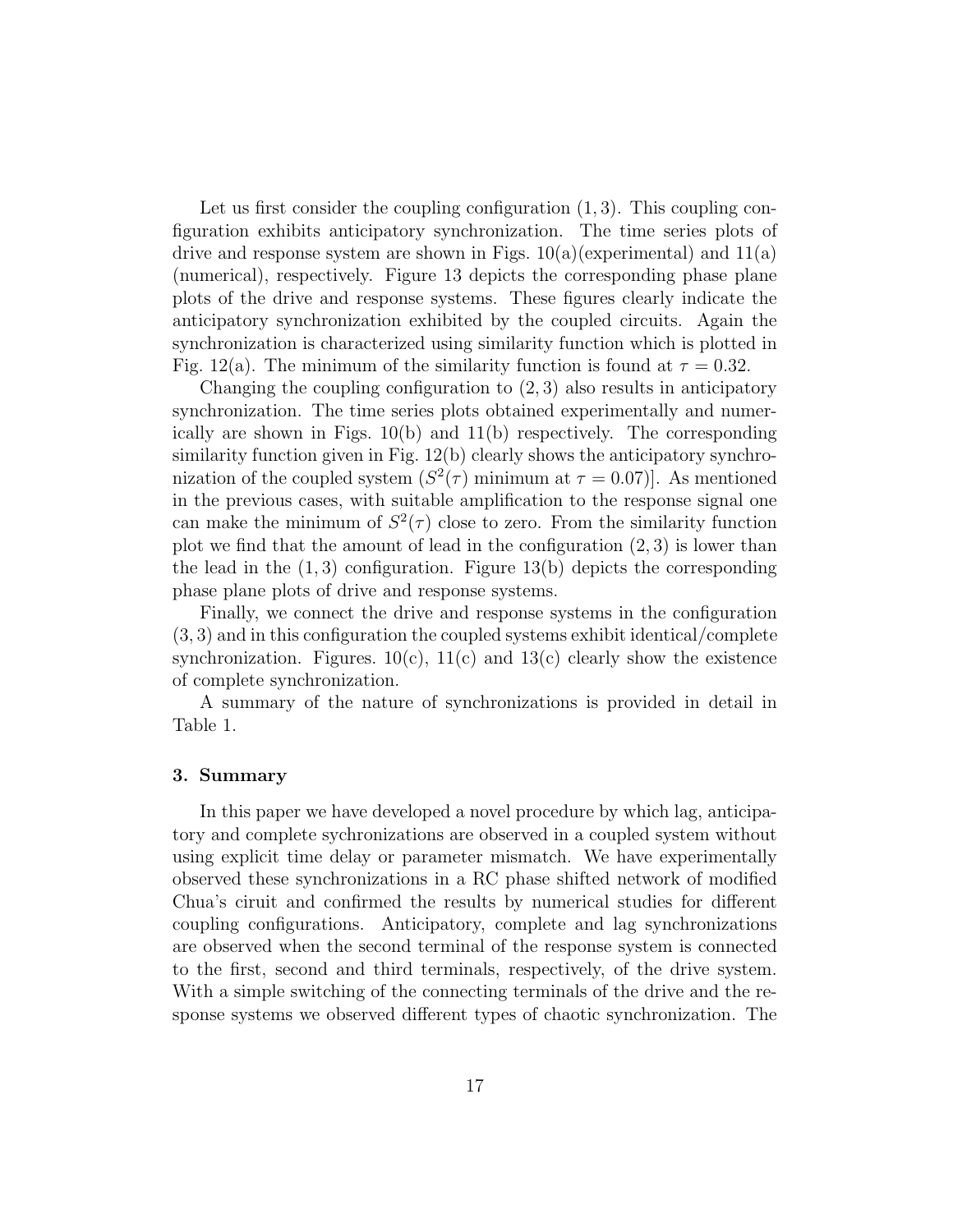

Figure 10: Experimentally observed drive (yellow,  $v_2$ ) and response (blue,  $v_2'$ ) wave forms showing (a) anticipatory synchronization for (1,3) coupling, (b) anticipatory synchronization (2,3) coupling and (c) complete synchronization (3,3) coupling. Vertical scale 2v/div.: horizontal scale  $400\mu s/\text{div}.$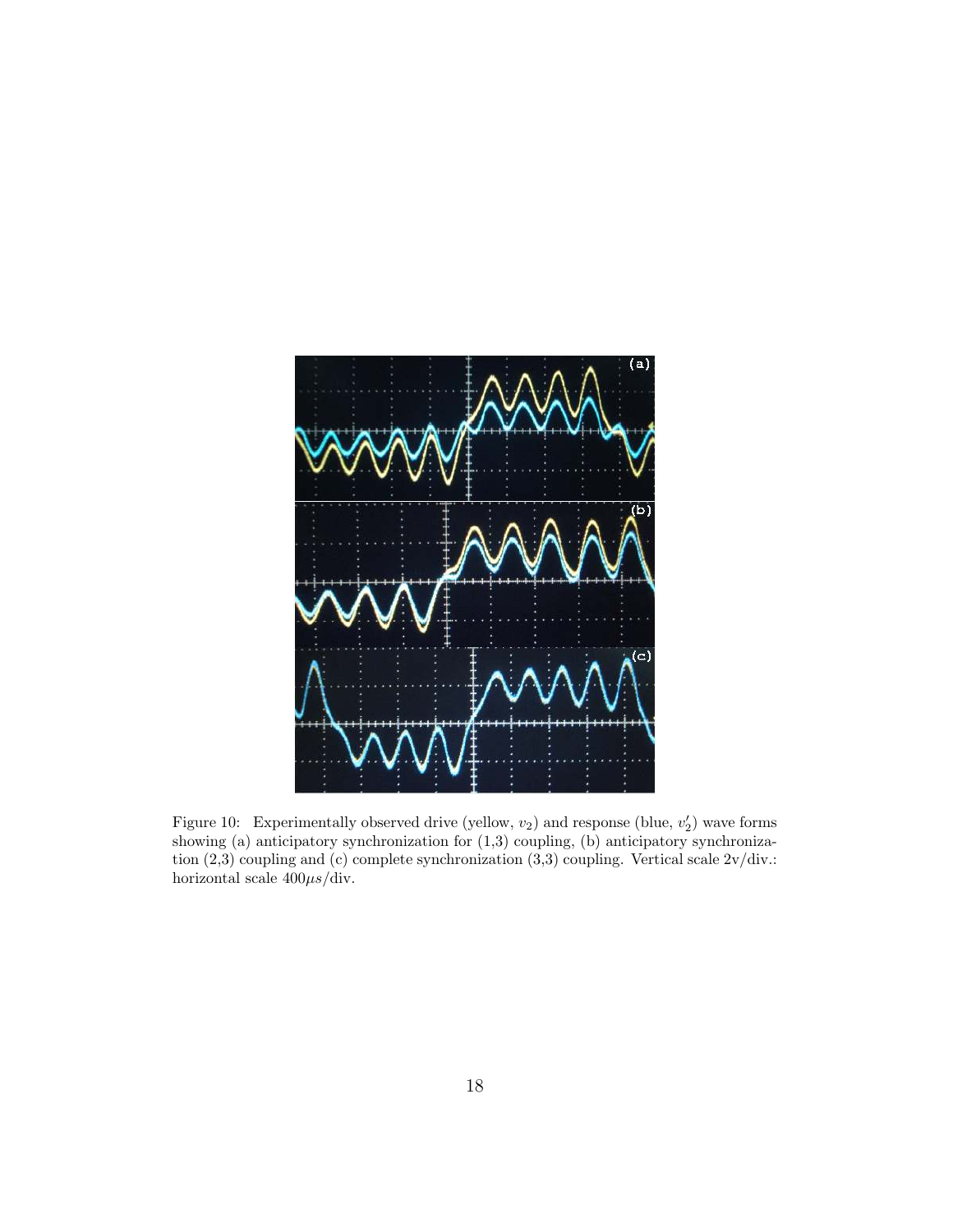

Figure 11: Numerically observed drive (red,  $y$ ) and response (blue,  $y'$ ) wave forms showing (a) anticipatory synchronization for  $(1,3)$  coupling, (b) anticipatory synchronization  $(2,3)$ coupling and (c) complete synchronization (3,3) coupling.



Figure 12: Similarity function  $S^2(\tau)$  corresponding to Fig. 11(a) and 11(b) anticipatory synchronizations.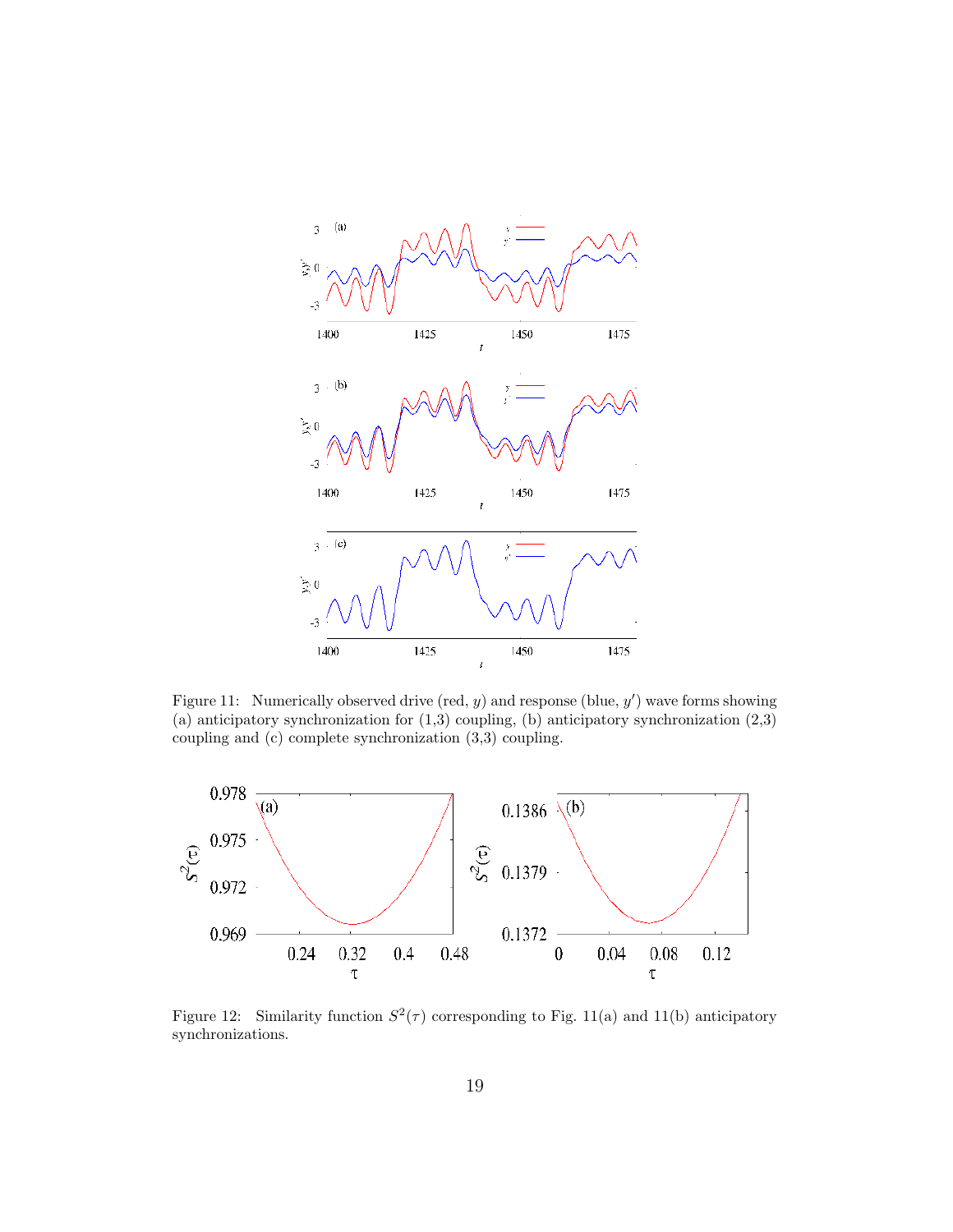

Figure 13: I Experimentally observed drive  $(v_2)$  and response  $(v_2')$  phase plane in  $(v_2 - v_2')$ . (a) anticipatory synchronization for  $(1,3)$  coupling, (b) anticipatory synchronization  $(2,3)$ coupling and (c) complete synchronization (3,3) coupling. Vertical scale 1v/div., horizontal scale 1v/div. II Corresponding numerical results of I.

| Drive | Response | Nature of synchronization |
|-------|----------|---------------------------|
|       |          | Complete                  |
| 2     |          | Lag                       |
| 3     |          | Lag                       |
|       | 2        | Anticipatory              |
| 2     | 2        | Complete                  |
| 3     | 2        | Lag                       |
| 1     | 3        | Anticipatory              |
| 2     | 3        | Anticipatory              |
| 3     | 3        | Complete                  |

Table 1: Summary of the nature of synchronizations in the two coupled circuit systems under different couplings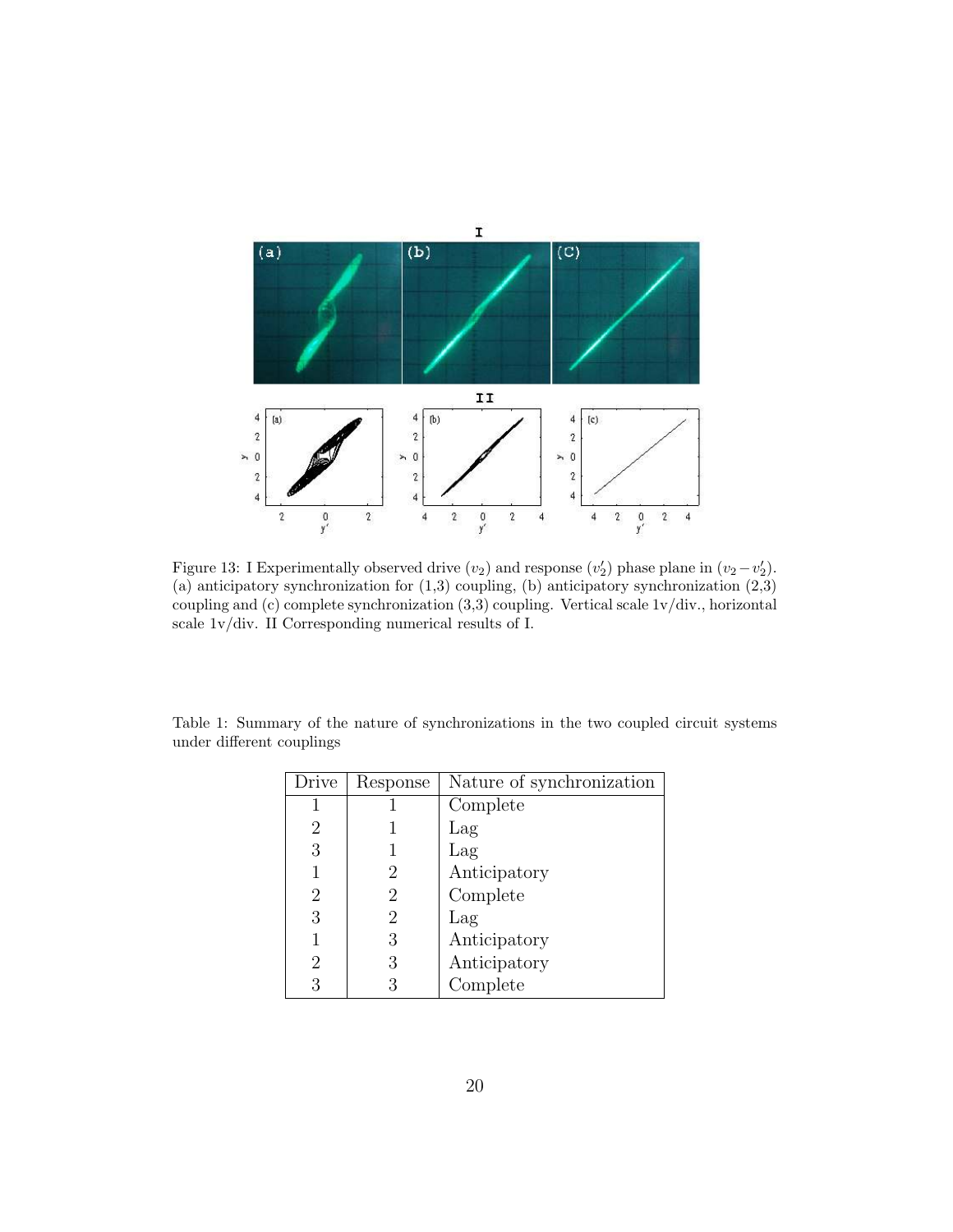observed anticipatory, complete and lag synchronizations are characterized by similarity functions.

## Acknowledgments

K. Srinivasan acknowledges SERB-DST Fast Track scheme for Young Scientists for support (SR/FTP/PS-117/2013). V.K. Chandrasekar acknowledges the financial support of an Indian National Science Academy Young Scientist project. M. Lakshmanan has been supported by a DAE Raja Ramanna Fellowship.

## References

- [1] Huygens C. Horoloqium Oscilatorium. Apud F. Muquet, Parisiis (1973); English tranlation: The Pendulum Clock. Iowa State University Press, Ames.
- [2] Pecora LM, Carroll TL. Synchronization in chaotic systems. Phys Rev Lett 1990; 64: 821-4.
- [3] Cuomo KM, Oppenheim AV. Circuit implementation of synchronized chaos with application to communication. Phys Rev Lett 1993; 71: 65- 8.
- [4] Lakshmanan M, Murali K. Chaos in Nonlinear Oscillators: Controlling and Synchronization. Singapore: World Scientific; 1996.
- [5] Chua LO, Itoh M, Kocarev L, Eckert K. Chaos synchronization in Chua's circuit. J Circuits Syst Comput 1993; 3: 93-108.
- [6] Parlitz U, Junge L, Kocarev L. Nonidentical synchronization of identical systems. I J Bifurcation and Chaos Appl Sci Eng 1999; 9: 2305-2309.
- [7] Taherion S, Lai YC. Experimental observation of lag synchronization in coupled chaotic systems. I J Bifurcation and Chaos Appl Sci Eng 2000; 10: 2587-2594.
- [8] Rosenblum MG, Pikovsky AS, Kurths J. From phase to lag synchronization in coupled chaotic oscillators. Phys Rev Lett 1997; 78: 4193.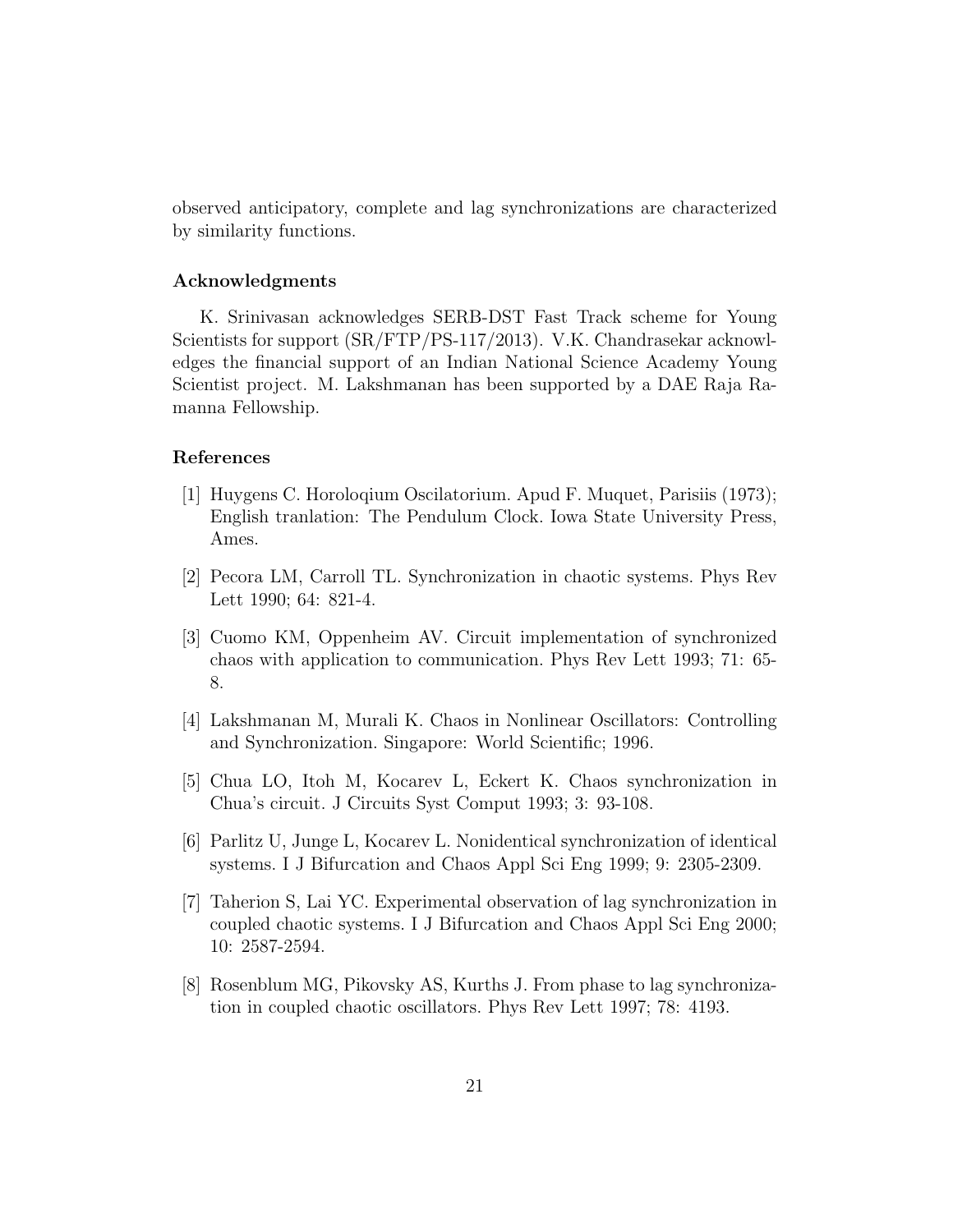- [9] Buscarino A, Fortuna L, Frasca M, Sciuto G. Chua's Circuits Synchronization with Diffusive Coupling: New Results. I J Bifurcation and Chaos Appl Sci Eng 2009; 19: 3103-3107.
- [10] Chen D, Zhang R, Sprott JC, Chen H, Ma X. Synchronization Between Integer-order Chaotic Systems and a Class of Fractional-order Chaotic Systems via Sliding Mode Control. Chaos 2012; 22: 023130.
- [11] Agrawal SK, Srivastava M, Das S. Synchronization of fractional order chaotic systems using active control method. Chaos Soliton Fract 2012; 45: 737-752.
- [12] Yassen MT. Chaos synchronization between two different chaotic systems using active control. Chaos Soliton Fract 2005; 23: 131-40.
- [13] Murali K, Lakshmanan M. Drive-response scenario of chaos synchronization in identical nonlinear systems. Phys Rev E 1994; 49: 4882.
- [14] Rosenblum MG, Pikovsky AS, Kurths J. Phase synchronization of chaotic oscillators. Phys Rev Lett 1996; 76: 1804-1807.
- [15] Senthilkumar DV, Srinivasan K, Murali K, Lakshmanan M, Kurths J. Experimental confirmation of chaotic phase synchronization in coupled time-delayed electronic circuits. Phys Rev E 2010; 82: 065201(R).
- [16] Dana SK, Blasius B, Kurths J. Experimental evidence of anomalous phase synchronization in two diffusively coupled Chua oscillators. Chaos 2006; 16: 023111.
- [17] Liu J, Ye C, Zhang S, Song W. Anti-phase synchronization in coupled map lattices, Phys. Lett. A 2000; 273: 27-29
- [18] Srinivasan K, Senthilkumar DV, Murali K, Lakshmanan M, Kurths J. Synchronization transitions in coupled time-delay electronic circuits with a threshold nonlinearity, CHAOS 2011; 21: 023119.
- [19] Resmi V, Ambika G, Amritkar RE. Synchronized states in chaotic systems coupled indirectly through a dynamic environment. Phys Rev E 2010; 81: 046216.
- [20] Ambika G, Amritkar RE. Anticipatory synchronization with variable time delay and reset. Phys Rev E 2009; 79: 056206.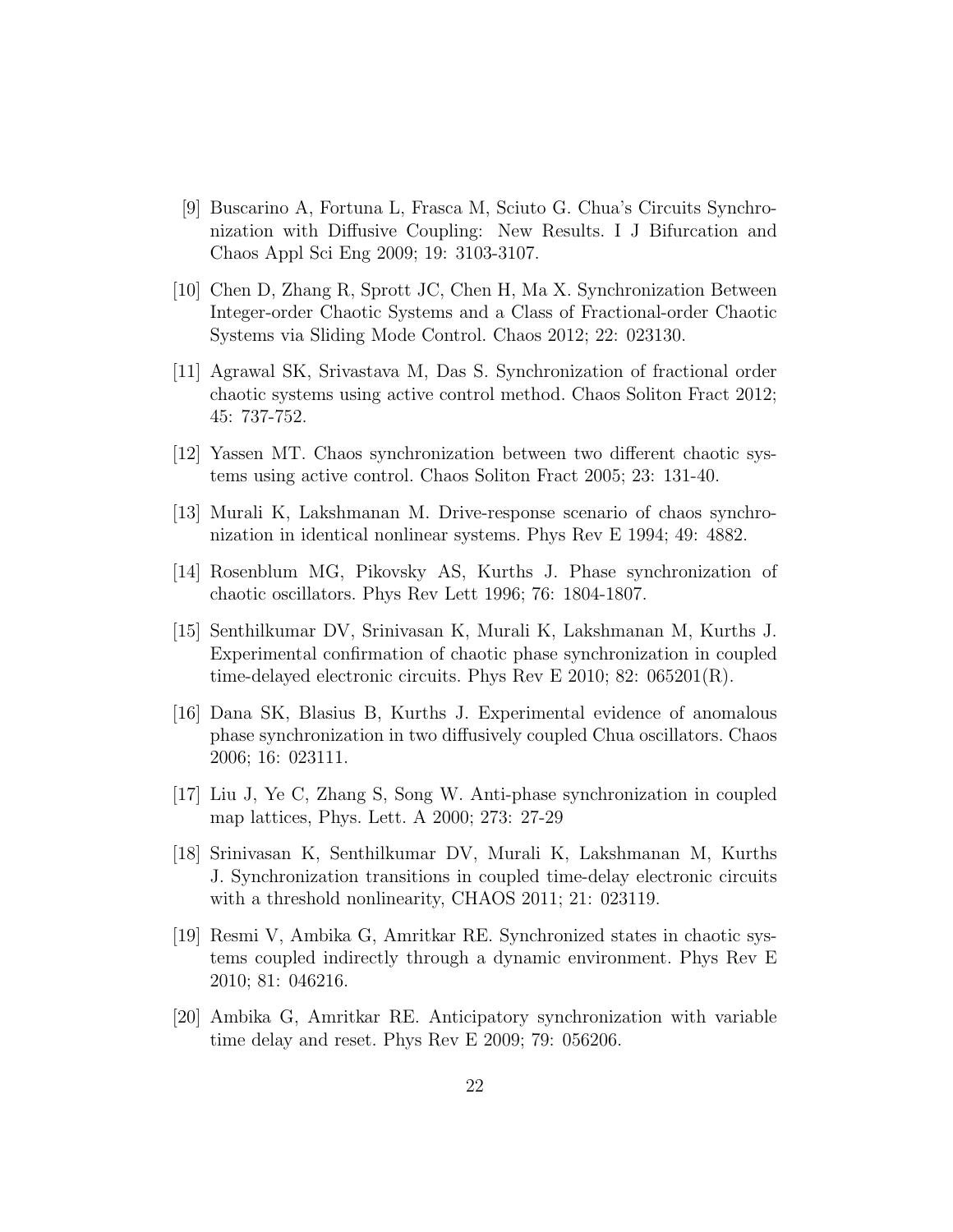- [21] Voss HU. Anticipating chaotic synchronization. Phys Rev E 2000; 61: 5115.
- [22] Voss HU. Dynamic Long-Term Anticipation of Chaotic States. Phys Rev Lett 2001; 87: 014102.
- [23] Kocarev L, Parlitz U. Generalized synchronization, predictability, and equivalence of unidirectionally coupled dynamical systems. Phys. Rev. Lett. 1996; 76: 1816-1819.
- [24] Wu L, Zhu S. Coexistence and switching of anticipating synchronization and lag synchronization in an optical system. Phys Lett A 2003; 315: 101-108.
- [25] Pikovsky A, Rosenblum M, Kurths J. Synchronization: A Universal Concept in Nonlinear Sciences. England: Cambridge University Press, Cambridge; 2001.
- [26] Pecora LM, Carroll TL, Johnson GA, Mar DJ, Heagy JF. Fundamentals of synchronization in chaotic systems, concepts, and applications. Chaos 1997; 7: 520.
- [27] Murali K, Lakshmanan M. Efficient signal transmission by synchronization through compound chaotic signal. Phys Rev E 1997; 56: 251.
- [28] Murali K, Sinha S. Using synchronization to obtain dynamic logic gates. Phys Rev E 2003; 68: 016210.
- [29] Grosu I, Padmanaban E, Roy PK, Dana SK. Designing coupling for synchronization and amplification of chaos. Phys Rev Lett 2008; 100: 234102.
- [30] Corron NJ, Blakely JN, Pethel SD. Lag and anticipating synchronization without time-delay coupling. Chaos 2005; 15: 023110.
- [31] Blakely JN, Stahl MT, Corron NJ. Time-shifted synchronization of chaotic oscillator chains without explicit coupling delays. Chaos 2009; 19: 043117.
- [32] Blakely JN, Pruitt MW, Corron NJ. Time shifts and correlations in synchronized chaos. Chaos 2008; 18: 013117.